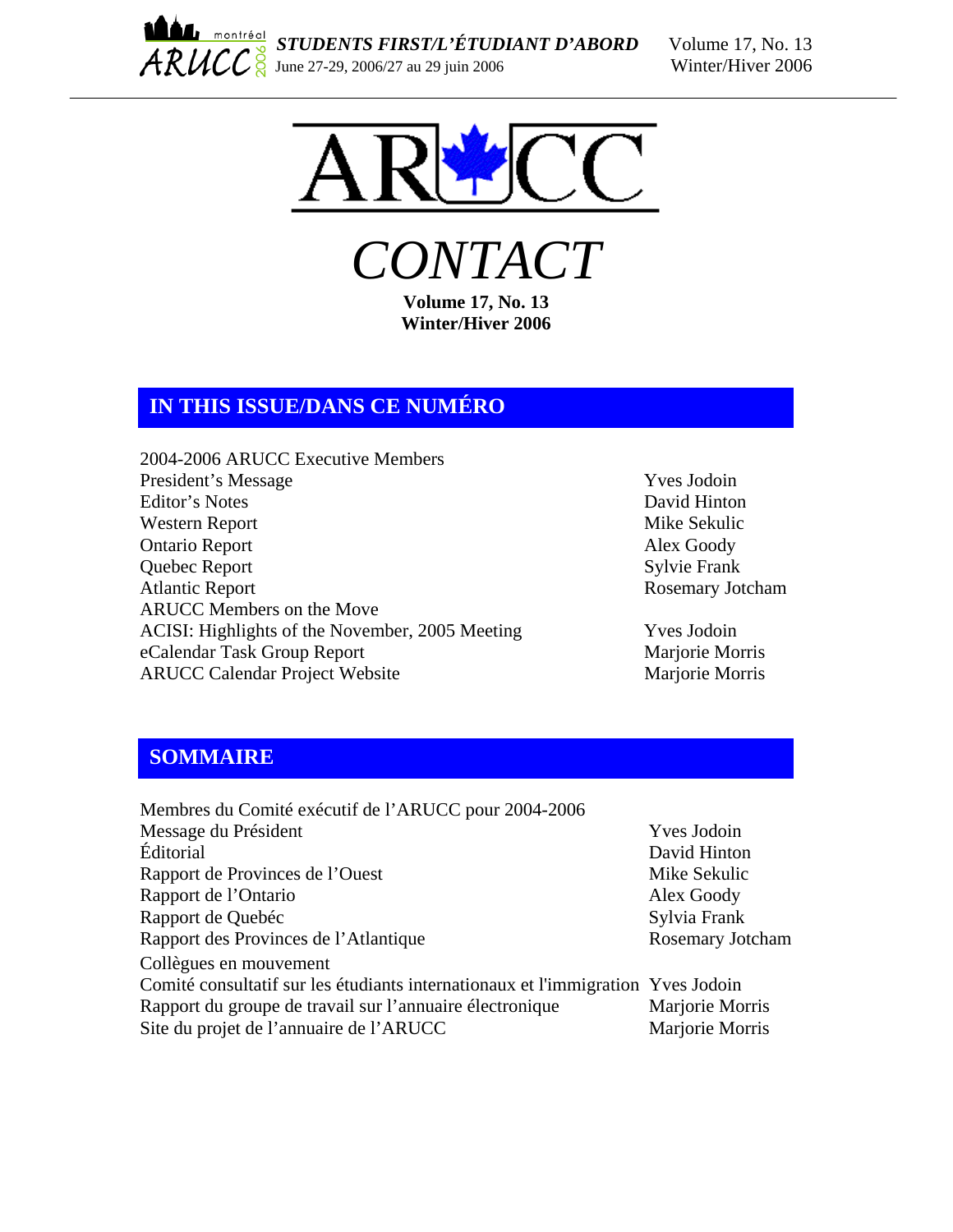

Joignez-vous à vos collègues des campus des collèges et universités du Canada en juin à Montréal. Tous les professionnels qui oeuvrent auprès des étudiants poursuivent un même objectif : soutenir un environnement<br>d'enseignement où les étudiants sont prioritaires. Un appel est lancé aux personnes qui prennent part aux processus de recrutement et d'admission, qui assistent les étudiants dans leur orientation professionnelle et dans la gestion de leur dossier et qui supportent les systèmes informatisés de gestion. Vous êtes invités à participer au Congrès ARUCC<br>2006.

Les thèmes de la conférence reflèteront l'extraordinaire diversité des activités entourant les services offerts aux étudiants et de leur gestion.

Conférenciers invités:

.<br>• L'honorable Hugh Segal, Sénateur (Kingston-Frontenac-Leeds) • Dr. Yves Gingras, Université du Québec à Montréal

Pour de plus amples informations, veuillez consulter le site Internet de la conférence au www.arucc2006.com ou communiquez avec le secrétariat de la conférence à l'adresse ici-bas.



# **2004-2006 ARUCC EXECUTIVE / MEMBRES DU COMITÉ EXÉCUTIF DE L'ARUCC 2004-2006**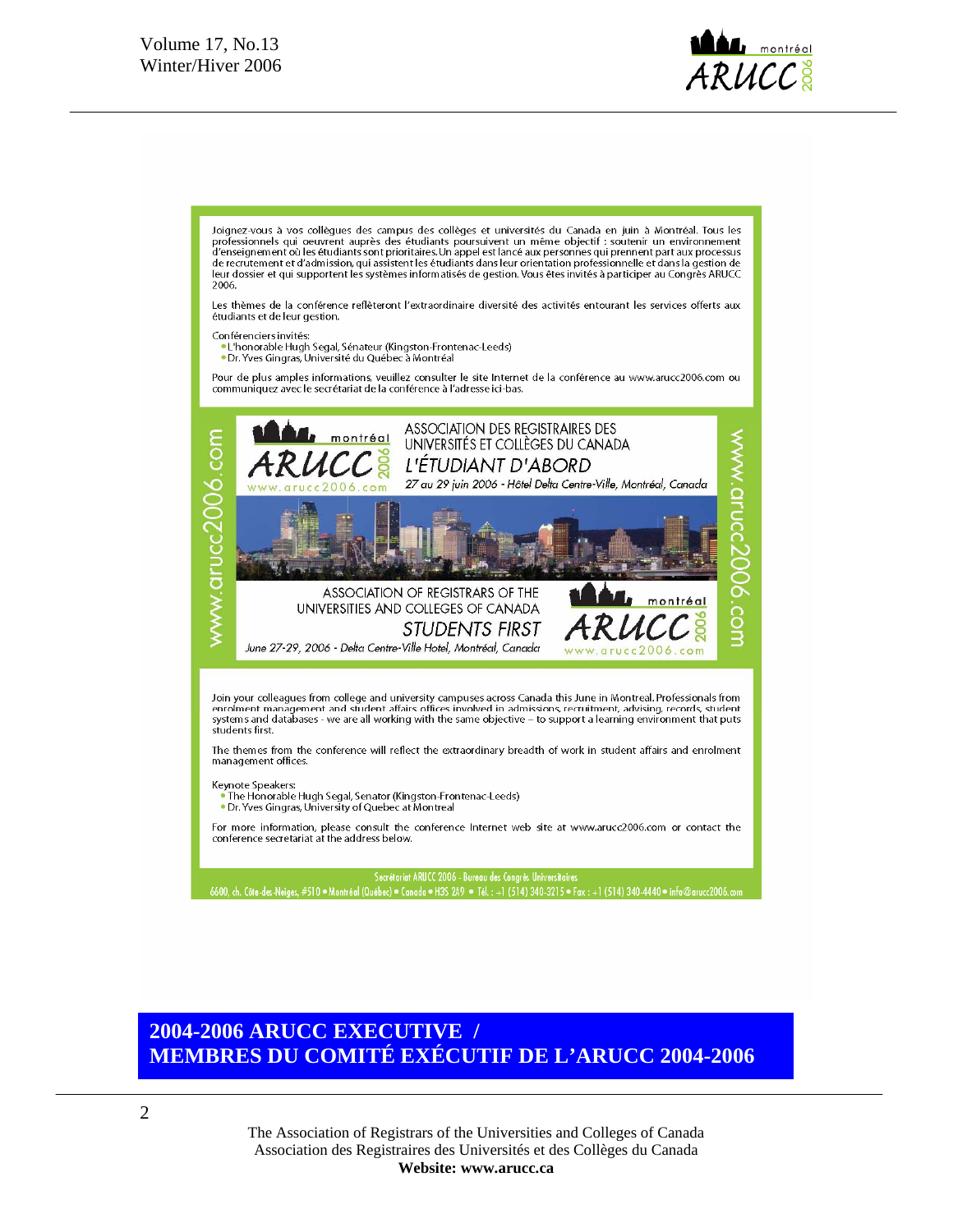

| <b>MEMBER</b>           | <b>INSTITUTION</b>         | <b>PHONE</b>     | <b>FAX</b>         | <b>EMAIL</b>                 |
|-------------------------|----------------------------|------------------|--------------------|------------------------------|
| <b>MEMBRE</b>           | <b>ÉTABLISSEMENT</b>       | <b>TÉLÉPHONE</b> | <b>TÉLÉCOPIEUR</b> | <b>COURRIER ÉLECTRONIQUE</b> |
| PRESIDENT               | <b>Bishop's University</b> | 819-822-9600     |                    | yjodoin@ubishops.ca          |
| PRÉSIDENT               |                            |                  |                    |                              |
| <b>Yves Jodoin</b>      |                            |                  |                    |                              |
| <b>VICE-PRESIDENT</b>   | University of New          | 506-453-4864     | 506-453-5016       | hinton@unb.ca                |
| <b>VICE-PRESIDENT</b>   | Brunswick-                 |                  |                    |                              |
| <b>David Hinton</b>     | Fredericton                |                  |                    |                              |
| PAST PRESIDENT          | University of Calgary      | 403-220-7577     | 403-220-0762       | kmassey@ucalgary.ca          |
| PRÉSIDENTE              |                            |                  |                    |                              |
| <b>SORTANTE</b>         |                            |                  |                    |                              |
| <b>Kathleen Massey</b>  |                            |                  |                    |                              |
| SECRETARY-              | Université de              | 819-821-7685     | 819-821-7966       | france.myette@usherbrooke.ca |
| TREASURER               | Sherbrooke                 |                  |                    |                              |
| SECRÉTAIRE-             |                            |                  |                    |                              |
| TRÉSORIÈRE              |                            |                  |                    |                              |
| <b>France Myette</b>    |                            |                  |                    |                              |
| <b>WESTERN</b>          | University of Calgary      | 403-220-3832     | 403-289-1253       | sekulic@ucalgary.ca          |
| <b>REPRESENTATIVE</b>   |                            |                  |                    |                              |
| RÉPRESENTANT-           |                            |                  |                    |                              |
| PROVINCE L'OUEST        |                            |                  |                    |                              |
| <b>Mike Sekulic</b>     |                            |                  |                    |                              |
| <b>ONTARIO</b>          | University of Guelph       | 519-824-4120     | 519-766-0143       | agoody@registrar.uoguelph.ca |
| REPRESENTATIVE          |                            |                  |                    |                              |
| <b>REPRESENTANT-</b>    |                            |                  |                    |                              |
| <b>ONTARIO</b>          |                            |                  |                    |                              |
| <b>Alex Goody</b>       |                            |                  |                    |                              |
| <b>QUEBEC</b>           | McGill University          | 514-398-3672     | 514-398-8939       | sylvia.franke@mcgill.ca      |
| REPRESENTATIVE          |                            |                  |                    |                              |
| REPRÉSENTANTE -         |                            |                  |                    |                              |
| <b>QUÉBEC</b>           |                            |                  |                    |                              |
| Sylvia Franke           |                            |                  |                    |                              |
| <b>ATLANTIC</b>         | Acadia University          | 902-585-1520     | 902-585-1081       | Rosemary.jotcham@acadiau.ca  |
| <b>REPRESENTATIVE</b>   |                            |                  |                    |                              |
| REPRESENTANTE-          |                            |                  |                    |                              |
| PROVINCES DE            |                            |                  |                    |                              |
| L'ATLANTIQUE            |                            |                  |                    |                              |
| <b>Rosemary Jotcham</b> |                            |                  |                    |                              |
| <b>CONTACT EDITOR</b>   | University of New          | 506-453-4864     | 506-453-5016       | hinton@unb.ca                |
| <b>ÉDITEUR DE</b>       | Brunswick-                 |                  |                    |                              |
| <b>CONTACT</b>          | Fredericton                |                  |                    |                              |
| <b>David Hinton</b>     |                            |                  |                    |                              |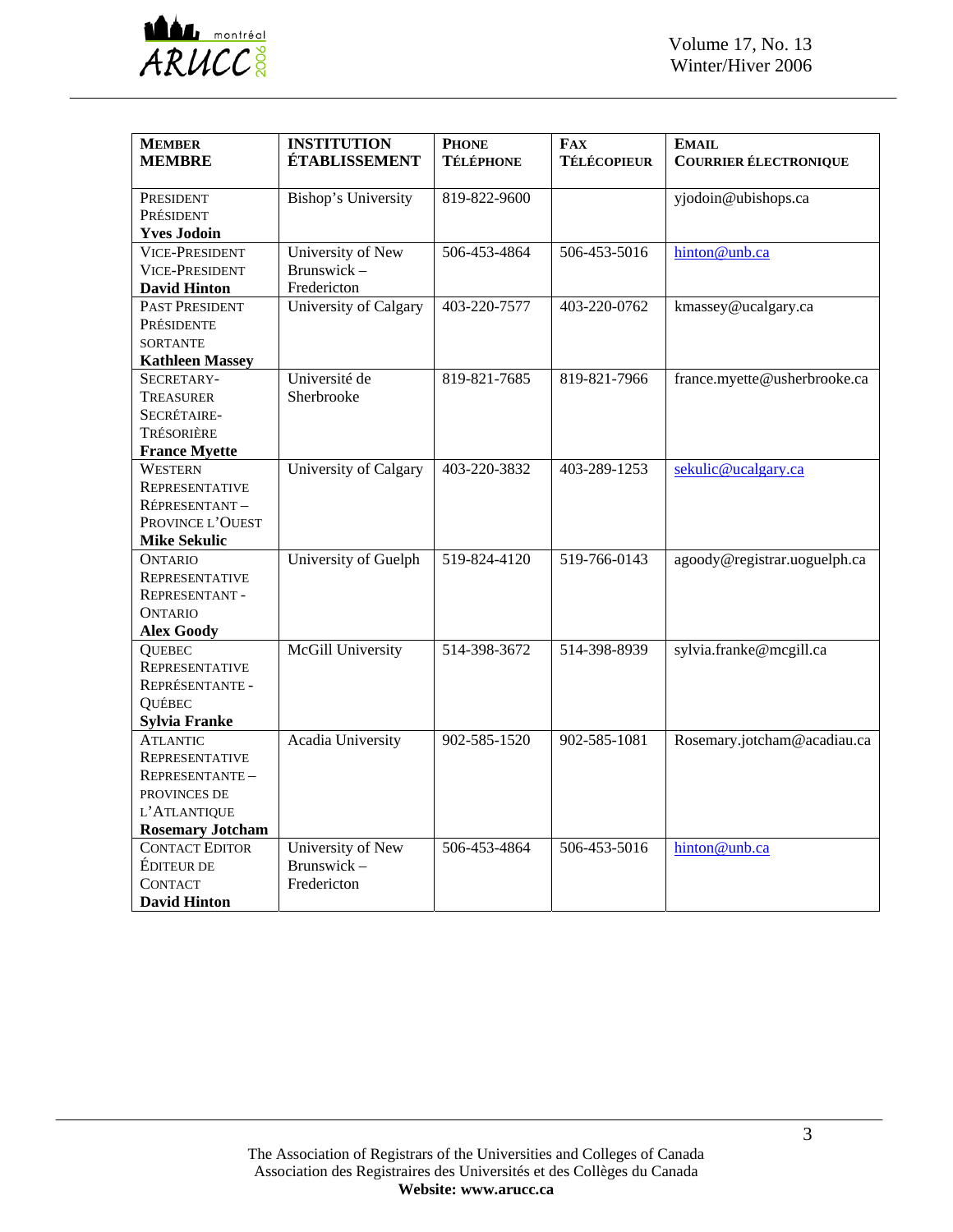

## **PRESIDENT'S MESSAGE Yves Jodoin**

Tempus Fugit

For those who remember Latin, it means "Time Flies". It's already been 18 months since you've elected this Executive Committee in Ottawa in June 2004.

It's time to prepare your travel plans to Montreal for the next ARUCC Biennial Conference from June  $26<sup>th</sup>$  to June  $29<sup>th</sup>$  2006, just at the time of the opening of the Montreal Jazz Festival which starts on June 29<sup>th</sup>.

The Biennial Conference Organizing Committee has picked a fabulous high-rise hotel right in downtown Montreal, close to shopping and Old Montreal. This hotel has a revolving restaurant that has great views of Montreal and the Port of Montreal.

The theme of the Conference is "Students First". A very interesting program is being assembled. We're all facing increasing demands to be addressed for the needs of our students. The program will have different workshops dealing with this. Other topics will be long-term forecasting trends about university student population, an update on RESP confirmations, a report from the E-Calendar Committee.

Doug Holmes, from OUAC, stepped down at the end of his term on March 31, 2005. Barry Billing, from Ontario Colleges Application Services (OCAS), has taken on Doug's role as the Canadian Representative on the SPEEDE Committee. I'd like to sincerely thank Doug for his long and effective involvement as ARUCC representative on the SPEEDE Committee and wish Barry good success.

The ARUCC Executive met once since the last issue of Contact. The meeting was held in downtown Toronto in November. It approved the format and the budget of the ARUCC 2006 conference. The Executive Committee is looking at ways to improve again the WEB site and the list-serve. We're looking of keeping surveys about different topics accessible to members in future years. Gil Vautour of the University of New Brunswick, Fredericton has been doing a marvelous job on the WEB site and list-serve. He works closely with our Vice-President, David Hinton. Some discussion was held about the document alert service. There are some unresolved issues discussed about how it can be used taking into account privacy laws. We reviewed the ARUCC budget. France Myette, our Secretary-Treasurer has done a great job since she took office back in 2004. The E-Calendar project was also on the agenda. Finally, I'd like to mention Lou Ariano's continued involvement easing the RESP confirmations dreaded nightmare. Lou is not on the Executive Committee anymore, but he maintained his commitment to tackle RESP confirmations issues.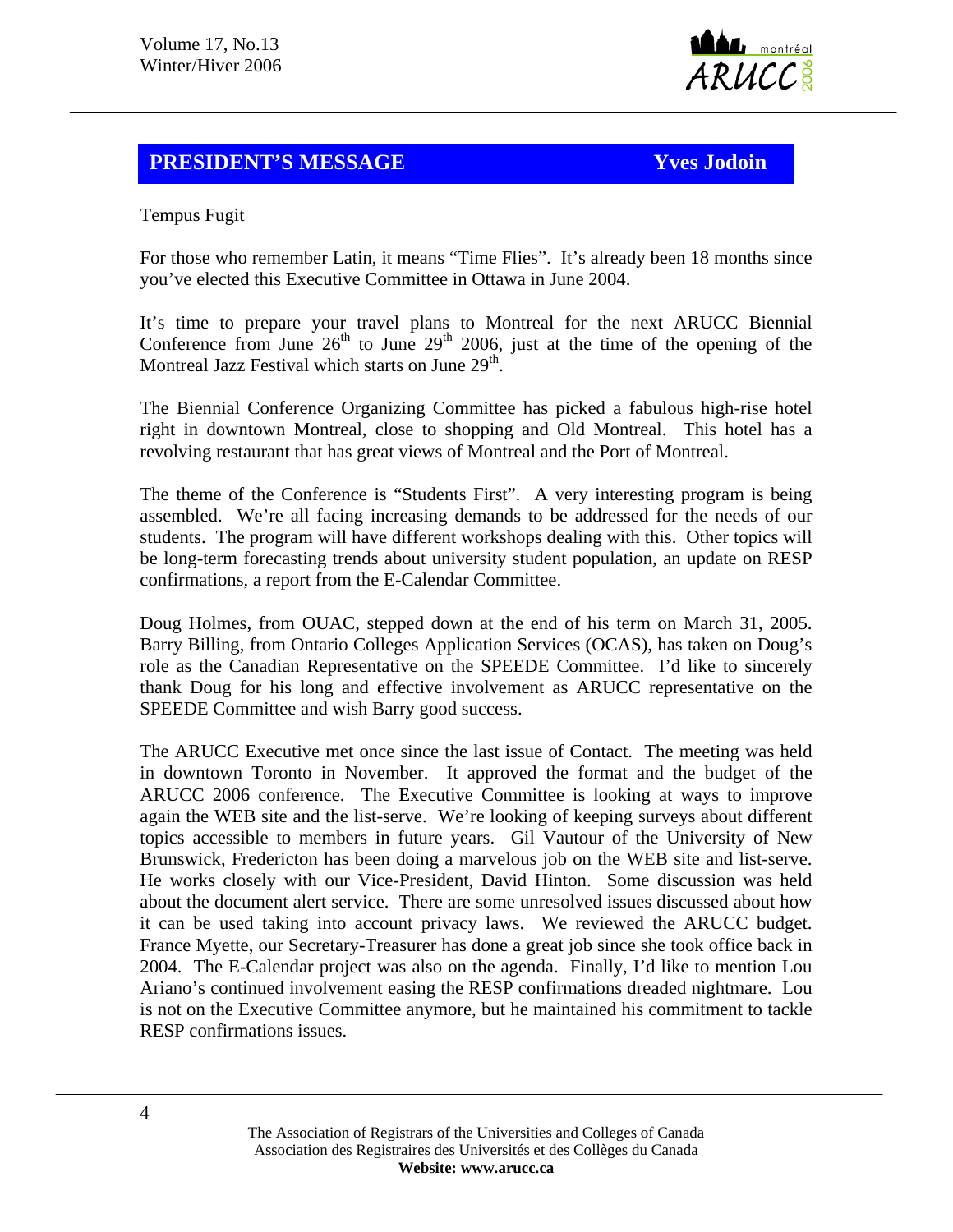

Since this is our first Contact in 2006, I'd like to wish everyone a great and happy New Year 2006.

#### **MESSAGE DU PRESIDENT Yves Jodoin**

Tempus Fugit

Pour ceux qui se rappellent du latin, cela veut dire « Le Temps Fuit ». Cela fait 18 mois déjà depuis que vous avez élu ce comité exécutif, à Ottawa, en juin 2004.

C'est maintenant le temps de préparer vos projets de voyage à Montréal pour la prochaine conférence biennale de l'ARUCC du 26 au 29 juin 2006, et cela, juste à temps pour l'ouverture du Festival du jazz de Montréal, le 29 juin 2006.

Le comité organisateur a déniché un merveilleux hôtel situé en plein centre-ville de Montréal, près du Vieux-Montréal. Cet hôtel érigé en hauteur a un restaurant panoramique tournant au sommet duquel on peut voir Montréal et son port.

Le thème de la conférence est « L'étudiant d'abord » et un programme fort intéressant a été préparé. Nous faisons tous face à des demandes croissantes de la part des étudiants en matière de services. Divers ateliers du programme de la conférence traiteront de ces sujets. D'autres sujets abordés seront l'utilité de faire et d'analyser les prévisions à long terme sur la population étudiante, une mise à jour sur les confirmations de REÉÉ (Régime enregistré d'épargne études) et un exposé du comité sur l'annuaire électronique.

J'aimerais remercier très sincèrement Doug Holmes du Centre de demande d'admission aux universités de l'Ontario qui a terminé son mandat le 31 mars dernier comme représentant de l'ARUCC sur le comité SPEEDE. Sa grande implication a été de longue durée. Barry Billing du Service d'admission des collèges de l′Ontario (SACO) est maintenant le représentant de l'ARUCC sur le comité SPEEDE. Nous lui souhaitons bon succès.

Depuis la dernière parution de Contact, le comité exécutif de l'ARUCC s'est réuni au centre-ville de Toronto en novembre. Le comité a approuvé le format et le budget pour la conférence 2006 de l'ARUCC. Les membres du comité exécutif envisage d'améliorer à nouveau le site WEB et la liste de discussion de l'ARUCC pour en faire un véritable forum de discussion. Nous examinons la faisabilité de garder accessible aux membres les divers sondages que ceux-ci effectuent. Gil Vautour de l'Université du Nouveau-Brunswick à Fredericton a accompli un travail colossal pour améliorer le site WEB et la liste de discussion. Il a travaillé en étroite collaboration avec notre vice-président, David Hinton. Nous avons eu aussi des discussions sur le service des « Document Alert ». Ces discussions ne sont pas encore complétées en regard des lois d'accès à l'information. Nous avons passé en revue le budget de l'ARUCC. France Myette, notre secrétairetrésorière, a fait un excellent travail depuis qu'elle a été élue en 2004. Le comité exécutif a aussi discuté du projet concernant l'annuaire électronique. Finalement, j'aimerais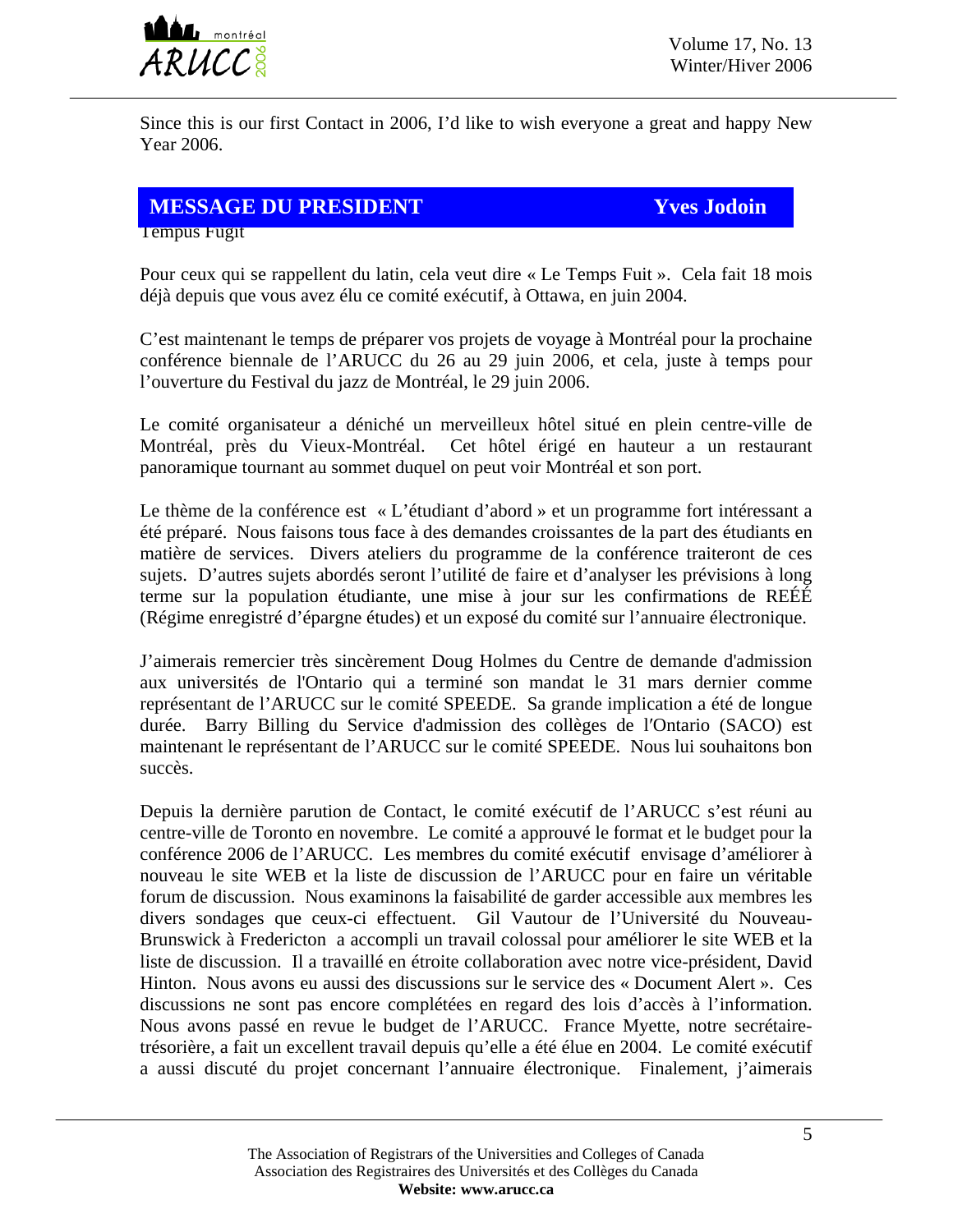

souligner l'implication constante de Lou Ariano pour faciliter les confirmations d'inscription pour les REÉÉ, et ce, même s'il ne fait plus partie du comité exécutif.

Comme ce sera la première parution de Contact en 2006, j'en profite pour vous souhaiter une très bonne année 2006.

## **EDITOR'S NOTES** David Hinton **David Hinton**

While preparing the Winter 2006 issue of CONTACT, I recalled pleas from editors of various organizational newsletters for submissions and reminders of deadlines. I now appreciate the nature of their pleas and of course am now making my own plea on behalf of CONTACT. A quick scan of the list of contents for this issue of CONTACT illustrates that most articles are from members of the Executive. I am indepted to the efforts of current and past ARUCC Executive members for their contributions to CONTACT and have enjoyed their articles over the years. As a member of ARUCC, I would very much like to see articles from other members. You do have valuable expertise and experience to share with the profession and I know how I benefit from your contributions at conferences and on ARUCC-L surveys. As the editor for CONTACT, I would very much like to see articles from members as CONTACT needs to reflect your interests and expertise. Many members already have potential submissions in hand in the form of a presentation at a recent local conference/workshop or a summary of an ARUCC-L survey. Please do think about a contribution you could make to a future issue of CONTACT and I will now let you get on with reading this issue.

Member institutions have recently received their invoice for ARUCC membership dues. This would be an excellent time to review your institutional listing on the ARUCC Web Directory at [www.ARUCC.CA](http://www.arucc.ca/). The directory has been totally redesigned and individual member institutions can easily maintain the names and contact information for their staff. Access to the update screens is by means of a PIN which was provided to each member institution by their ARUCC Regional Representative. If you don't have your PIN or encounter any problems with updating your member institution's information, please contact David Hinton at [hinton@unb.ca](mailto:hinton@unb.ca) for assistance. With your help ARUCC will always have an accurate and current membership directory.

# **ÉDITORIAL** David Hinton

Lors de la préparation de ce numéro, je me suis souvenu d'appels d'éditeurs de divers bulletins d'information, concernant les soumissions d'articles et les rappels de dates limites. Prenant conscience de la nature de leur appel, j'ai décidé de me joindre à eux, au nom de CONTACT. Un examen rapide du contenu de ce numéro montre que la plupart des articles proviennent de membres du comité exécutif. Je suis profondément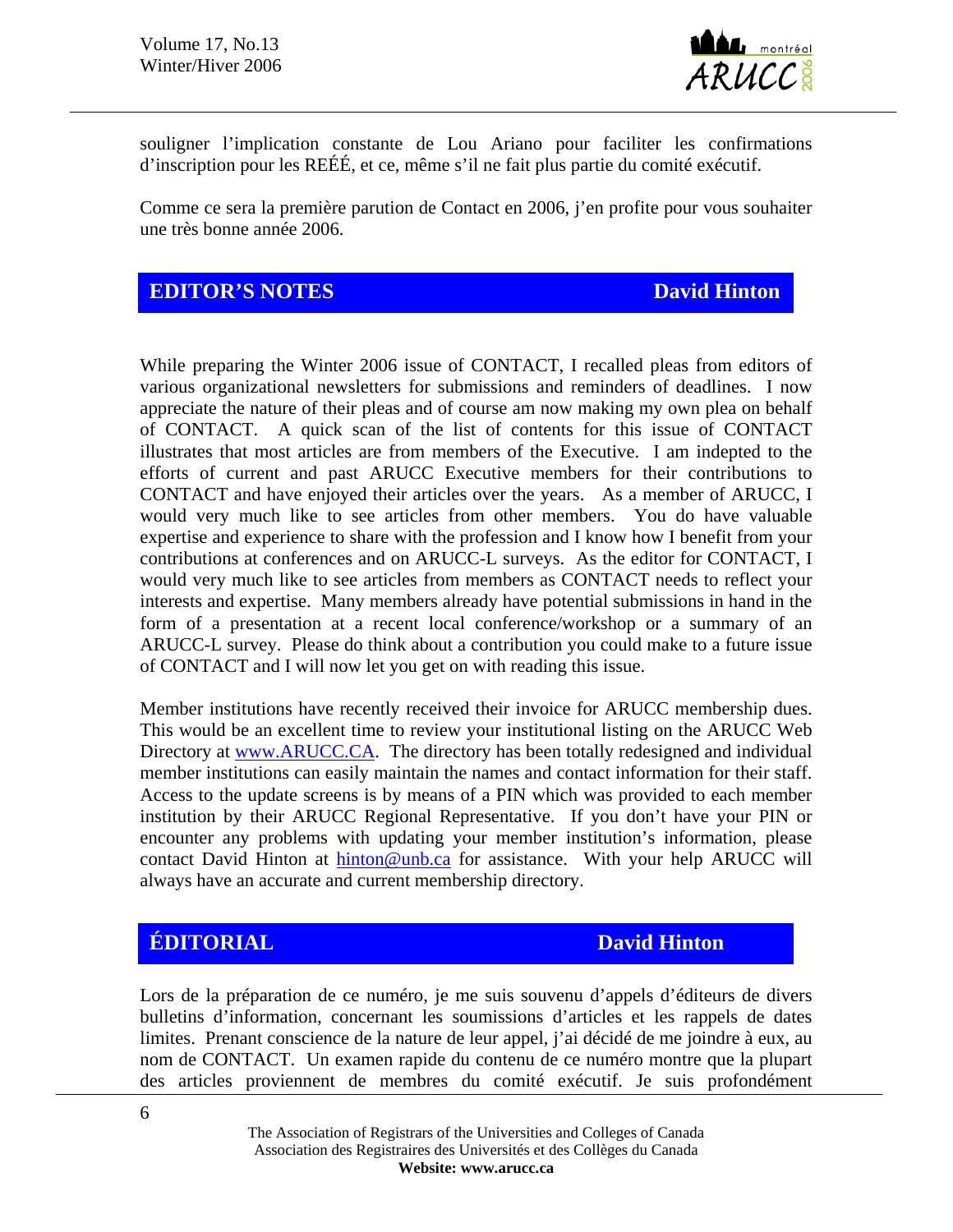

reconnaissant aux membres du comité exécutif de l' ARUCC pour leurs efforts passés et présents, ainsi que pour leurs articles que j'ai pu apprécier au fil des années, cependant, en tant que membre de l'ARUCC, j'aimerais également lire des articles provenant d'autres membres de l'association.

Chacun de vous possède des compétences et une expérience précieuse à faire connaître et à mettre en commun avec tous les membres de la profession. Ces mêmes compétences et expériences dont je tire un immense profit lors des conférences de l'ARUCC ou des sondages réalisées pour l'association, j'aimerais, en tant qu'éditeur de CONTACT, les voir refléter dans le bulletin. De nombreux membres ayant présenté un exposé lors d'un récent congrès/atelier ou ayant réalisé le résumé d'un sondage de l'ARRUCC-L possèdent, de par ce fait même, des articles potentiels. J'aimerais inviter chacun d'entre vous à y réfléchir pour une future contribution à CONTACT.

Les établissements membres ont récemment reçus une facture de l'ARUCC concernant le paiement de leur cotisation. C'est le moment opportun pour revoir la liste des membres institutionnels que comporte l'annuaire du site www.ARUCC.CA. On a entièrement reconçu l'annuaire afin que chaque établissement membre puisse mettre à jour les renseignements concernant leur personnel (noms, contact, etc). L'accès aux écrans pour la mise à jour se fait à l'aide du NIP fourni aux établissements membres par le représentant régional de l'ARUCC. Si vous ne possédez pas de NIP ou rencontrer un problème quelconque lors de la mise à jour, veuillez contacter David Hinton à [hinton@unb.ca](mailto:hinton@unb.ca) pour assistance. Nous comptons sur vous afin que l'ARUCC ait toujours un annuaire précis et à jour des membres.

## **WESTERN REPORT Mike Sekulic**

#### **Student Loans, System Information and Central Application Service**

Fall 2005 saw the implementation of a new "on-line" student loan system. Students, Post Secondary staff and staff at Advanced Education worked through the challenges of launching this new system. Advanced Education also introduced an initiative to collect comprehensive fall application and enrolment data; the proto-typing of this system is nearly complete. When operational, it will provide comprehensive on-line, system wide fall application and enrolment information. The province is also exploring the implementation of a "Central Application Service". Some of the models being considered are PASS BC and the two central application systems operating in Ontario.

#### **2006-2007 Tuition?**

Alberta celebrated it's  $100<sup>th</sup>$  anniversary in 2005, and part of that celebration was a "Centennial Tuition Rebate" (actually, it was more like a "discount" for students, since institutions effectively charged their 2004-2005 tuition rates to students and government paid institutions the difference). Facing a double bump in increased tuition (the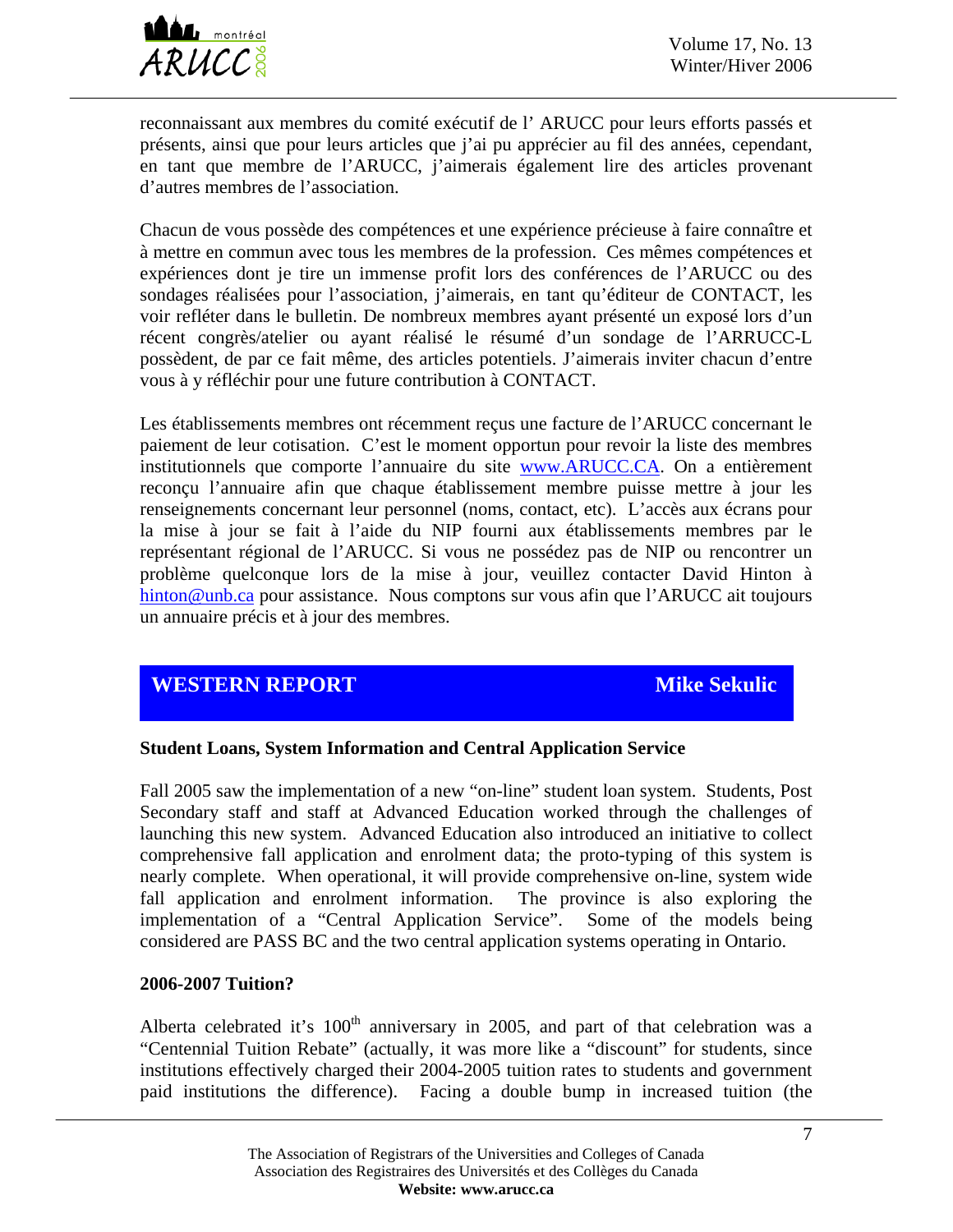Volume 17, No.13 Winter/Hiver 2006



uncharged 2005-2006 increase and the increase for 2006-2007) many are hopeful government will continue to assist students for 2006-2007.

### **UNIVERSITY OF ALBERTA**

*by Marjorie Morris Assistant Registrar - Communications* 

#### **University of Alberta's New President**



**Dr. Indira Samarasekera** began a five-year term as the University of Alberta's twelfth president on July 1, 2005.

Dr. Samarasekera has earned a reputation as a visionary leader and brings a balanced passion for research excellence alongside a passion for enhancing the student experience to the University of Alberta.

Prior to coming to Alberta, Dr. Samarasekera served a five-year term as Vice-President Research at the University of British Columbia. During her term, infrastructure and funding for research at the university increased significantly. A tireless advocate for research across all fields, she facilitated major research projects in the humanities as well as social, natural, applied and health sciences.

#### **MOUNT ROYAL COLLEGE**

#### **Changes at Mount Royal College**

In the Fall of 2005, **Ms. Lynda Wallace-Hulecki**, Mount Royal College's Director, Enrolment Management and Registrar replaced **Mr. Cled Thomas** as Administrative Registrar at the University of Victoria. **Dr. Pam Nordstrom** stepped in as the Acting Executive Director, Enrolment Management and Registrar at Mount Royal, with **Mr. David Wood** being appointed to the new position of Associate Registrar. Mount Royal is currently recruiting for a permanent Executive Director, Enrolment Management and Registrar.

#### **UNIVERSITY OF CALGARY**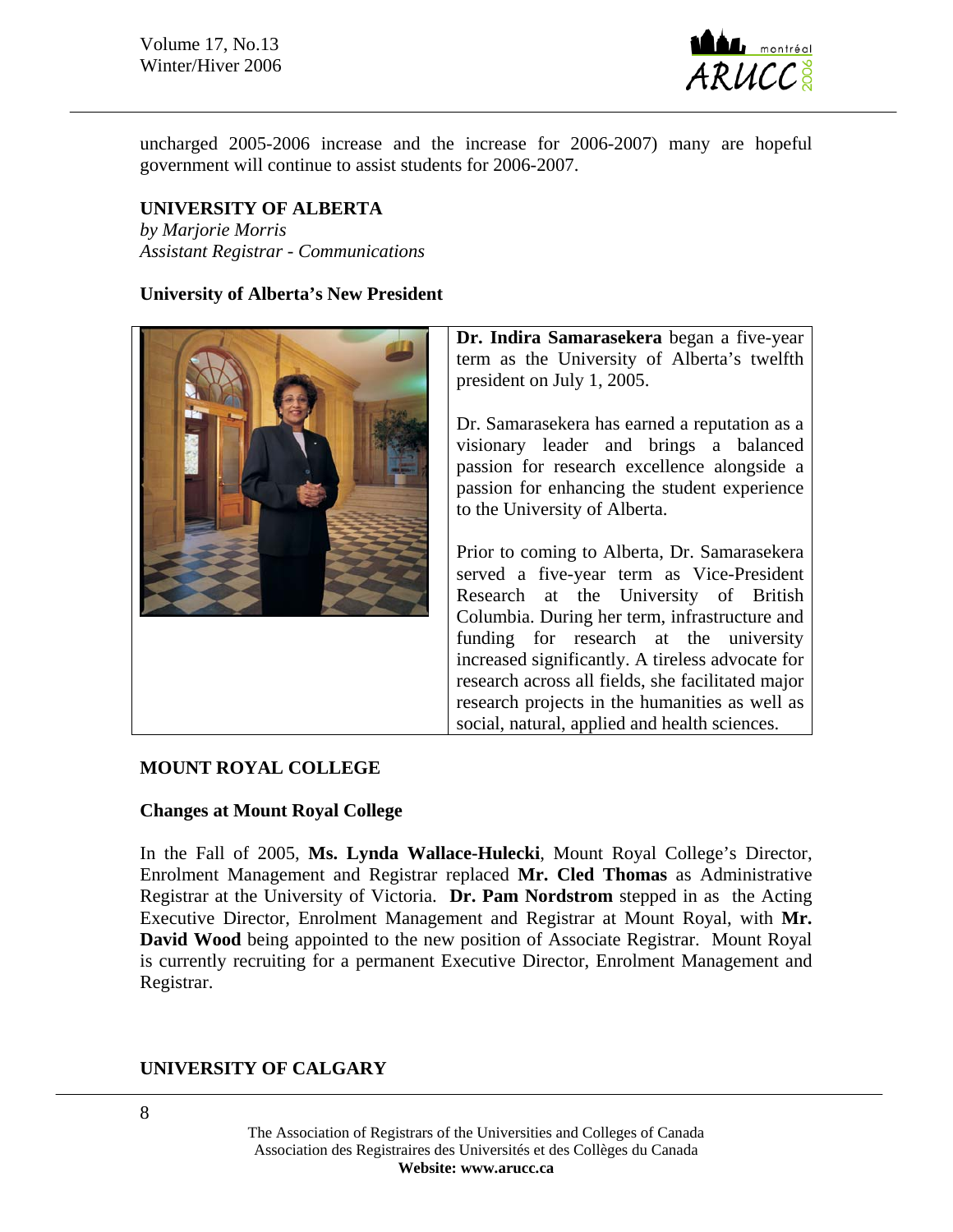

#### **New Structure Supports Better Service to Students**

On January 25, 2006, **Ms. Sheila O'Brien**, special advisor to the president on student life, announced a new organizational structure for Student and Academic Services (SAS), with the creation of two integrated operating divisions—Enrolment Management and Student Services, effective March 1, 2006. Additionally, a dedicated senior role has been created, to focus on using technology as a key platform in service to students.



**Ms. Kathleen Massey***, (left)* assistant vice-president (enrolment), will lead the merged functions of recruitment, admissions, enrolment, awards and registration. In this leadership role, Massey will be responsible for the existing enrolment management portfolio with the additional responsibilities of the Office of the Registrar.

**Mr. David Johnston** *(bottom)* will leave his position as registrar to lead the new "e-strategy" for SAS. "There is so much opportunity to add value for the student," says Johnston. "The integration of online services, a new awards management system, Project Emerge, SAS instant service communication, and supporting the Campus Calgary Digital Library transition will all be part of this new role.

**Mr. Jim Dunsdon**, *(right)* assistant vicepresident (student services), will lead the enhanced student services portfolio, which will include the addition of the Disability Resource Centre, International Student Centre, the Native Centre and various initiatives involving student orientation, student life and student support.

## **U of C to Break Ground on Campus Calgary Digital Library**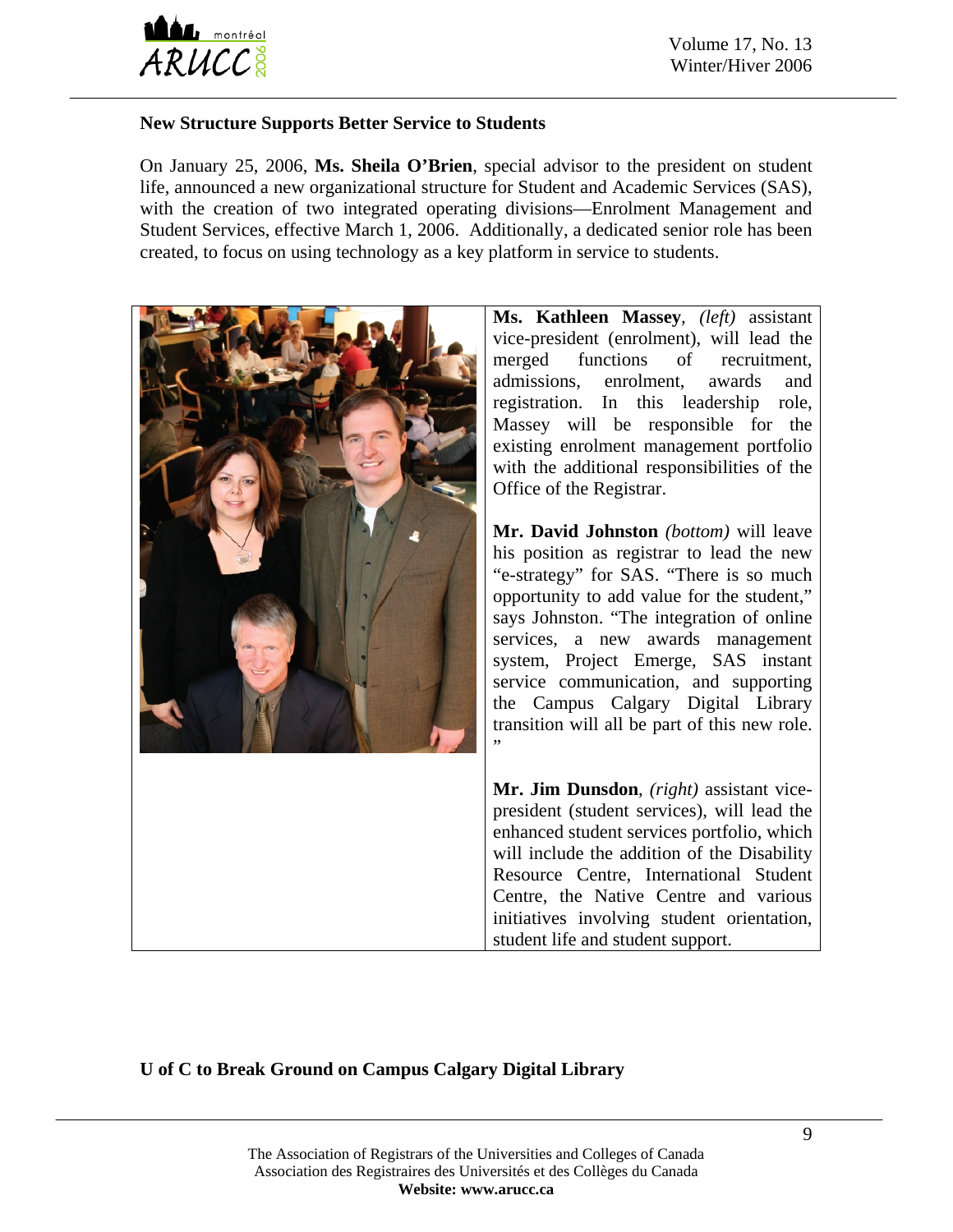

University of Calgary President **Dr. Harvey Weingarten** recently announced that the university will break ground on the construction of the \$113-million Campus Calgary Digital Library on April 1, 2006, the date of the U of C's 40th anniversary. The Library will be opened in 2008.

The Campus Calgary Digital Library (CCDL) is a partnership with all the public postsecondary institutions in Calgary—Bow Valley College, Mount Royal College, ACAD, and SAIT Polytechnic—as well as those in neighbouring regions, such as Red Crow College on the Blood Reserve. The partnership is a first in Canada and will create an information network that will see the university's vast electronic library holdings made available to the public electronically for use in business, education and non-profit applications. It will make it possible to create a single library card for all post-secondary students to gain access to the university's digital holdings.

#### **Faculty of Veterinary Medicine at the U of C**

A three-year Doctor of Veterinary Medicine (DVM) program has been established at the University of Calgary. The curriculum will be modeled on the Doctor of Medicine program at the University of Calgary where students study for three continuous years with short summer breaks, covering the same materials as a more standard four-year program. To be admitted, students will have completed at least two years of university study, or a pre-veterinary program. Thirty students will be admitted in September 2007. The new veterinary school will coordinate with other provincial animal-medicine programs in universities and colleges throughout Alberta in keeping with the province's Campus Alberta vision for a seamless learning system. The three-year program is expected to graduate 30 veterinarians each year and will be linked closely to the university's Faculty of Medicine. It will be the fifth veterinary school in Canada.

#### **SASKATCHEWAN**

#### **SASKATCHEWAN INSTITUTE OF APPLIED SCIENCE & TECHNOLOGY**

*by Alison Pickrell, Registrar Saskatchewan Institute of Applied Science & Technology (SIAST) WARUCC Secretary/Treasurer* 

#### **Organization Changes**

Recruitment Services moved back to the Office of the Registrar on July 1, 2005, SIAST's recruitment focus remains provincial with some targeted out of province initiatives. At the same time, SIAST will be building on the First Nations schools visitation program.

#### **BANNER & ESIS**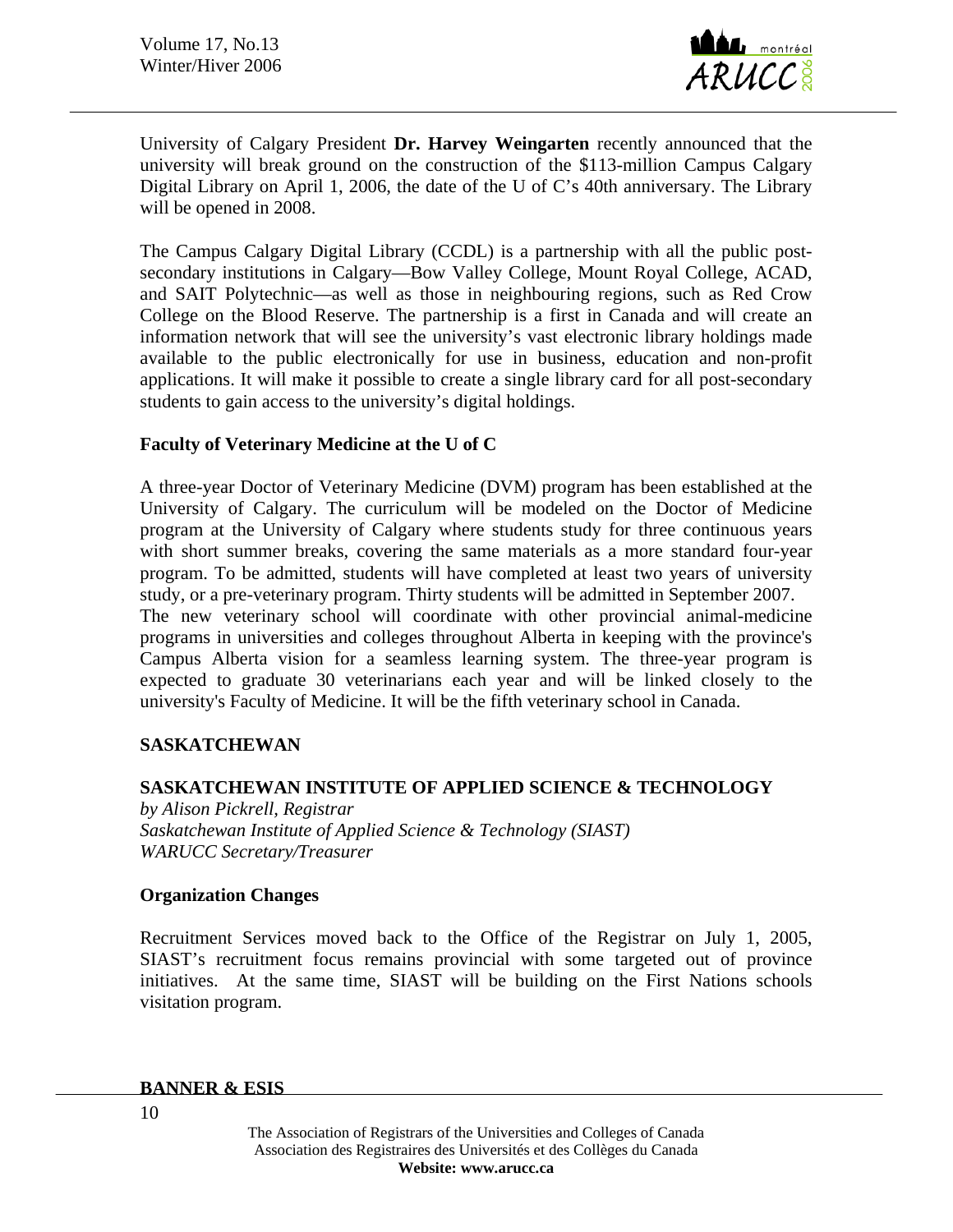

The student information team is targeting a go-live of Banner 7 for Easter weekend 2006. To meet Statistics Canada reporting requirements, the implementation of the Enhanced Student Information System (ESIS) Banner module is a high priority for 2005/06. The implementation of ESIS has created a number of challenges for post-secondary institutions such as the requirement for numerous new elements of information, the introduction of a new reporting format, and the implementation and use of the ESIS National Student Number (ESIS\_NSN). A project team consisting of the Registrar, members of the Student Information System team, Information Resources, and the Institutional Research and Analysis Office has mapped the project with a goal of meeting reporting requirements by fall 2006.

#### **Data Warehouse, Portal & On-line Application & Records**

Phase I of a three phase Data Warehouse Project is almost complete and will allow individuals to obtain enrolment data in a user friendly way using a query tool. Phase II is graduation information and Phase II is admissions information. Luminus will replace Campus Pipeline as SIAST's portal sometime in spring 2006. Completion of Phase II of the online application project will allow international students and NEPS students the ability to submit their application and pay their application fee online. Record storage, retention, and retrieval have been identified as a major business plan initiative in 2006/07.

#### **Registration Services - Priorities for 2005/06**

waitlist management continues to be a major issue for SIAST. A consultant was hired in Spring 2005 to analyze waitlists. The consultant confirmed that the majority of SIAST programs can be accessed within a reasonable amount of time; however, there are a handful of programs that have longer waitlists. SIAST senior administration is considering options.

# **RAPPORT DES PROVINCES DEL'OUEST Mike Sekulic**

#### **Prêts étudiants, système d'information et service d'inscription central**

Au cours de l'automne 2005, les étudiants ainsi que le personnel de l'éducation postsecondaire ont réussi avec succès le passage au nouveau système de prêt « en ligne ». Une procédure afin de recueillir l'ensemble des demandes d'admission à la session a également été proposée . Son installation est presque terminée. Une fois opérationnel, le nouveau système permettra aux étudiants d'obtenir tous les renseignements pour présenter une demande d'admission en ligne. D'autre part, la province cherche également à mettre sur pied un « service central de demandes d'admissions » ; le PASS BC et les deux systèmes centraux de demandes d'admission de l'Ontario sont parmi les modèles à l'étude.

#### **Frais de scolarité 2006-2007?**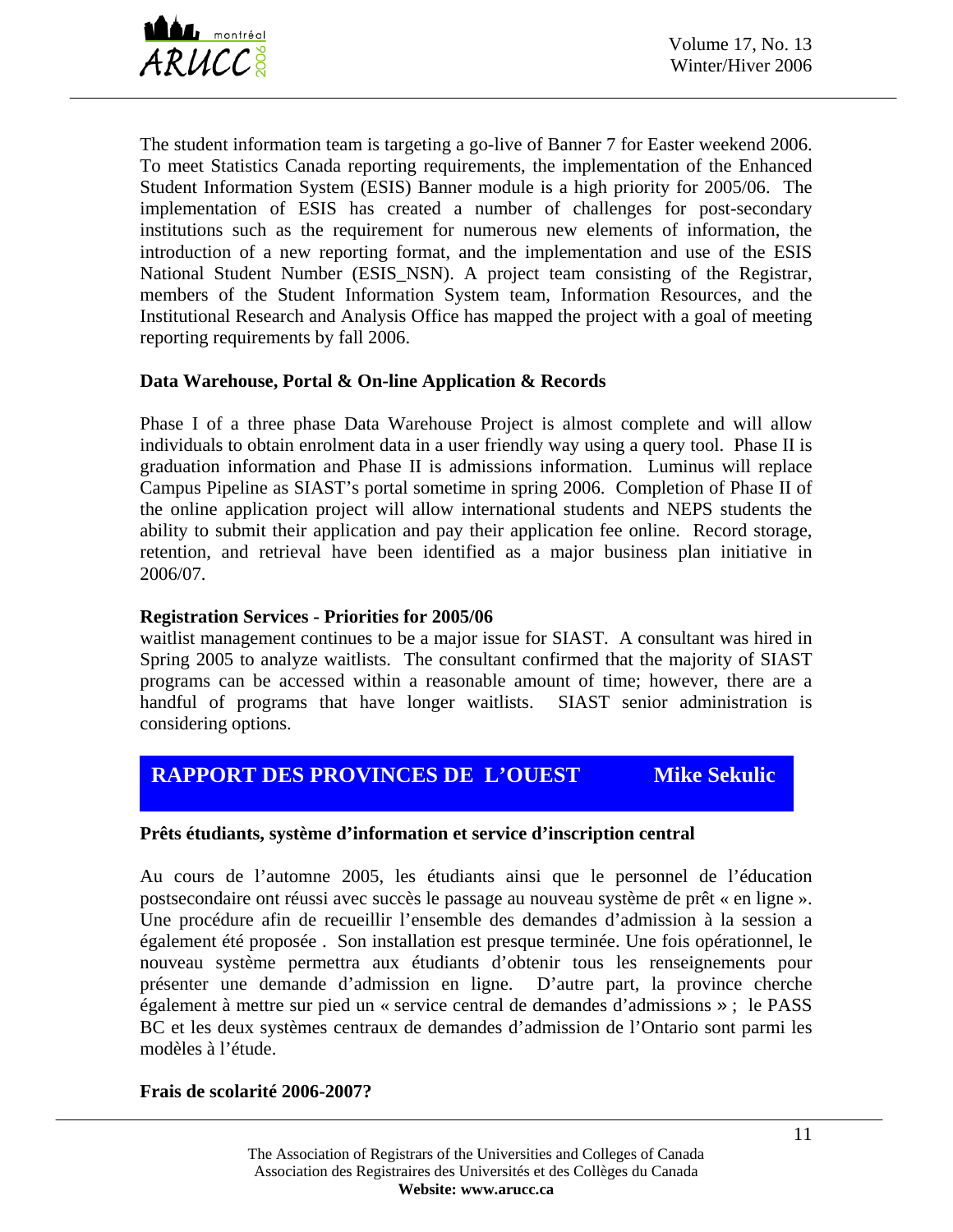Volume 17, No.13 Winter/Hiver 2006



L'Alberta a fêté son 100<sup>e</sup> anniversaire en 2005, et a accordé, à cette occasion, une « réduction des frais de scolarité en l'honneur du Centenaire » aux étudiants, (en fait, cette réduction s'apparentait plutôt à une ristourne, puisque les établissements ont, en réalité, appliqué leur taux entier pour 2004-2005, avec à charge au gouvernement de leur payer la différence). Face à un double réajustement à la hausse des frais de scolarité (l'augmentation non appliquée de 2005-2006 et l'augmentation de 2006-2007), nombreux sont ceux qui espèrent que le gouvernement maintiendra son soutien aux étudiants en 2006-2007.

#### **UNIVERSITY OF ALBERTA**

*par Marjorie Morris Registraire adjointe - Communications* 

#### **Une présidente pour l'University of Alberta**



La D<sup>re</sup> Indira Samarasekera a pris ses fonctions de présidente de l'University of Alberta, le  $1<sup>er</sup>$  juillet dernier, pour un mandat de 5 ans, devenant ainsi la première femme nommée à ce poste et « le douzième président » de l'université.

Le D<sup>re</sup> Samarasekera est reconnue pour être une chef de file visionnaire qui apportera une passion partagée, de manière égale, entre la recherche de l'excellence et son désir de valoriser l'expérience des étudiants à l'University of Alberta

Avant de rejoindre l'University of Alberta, la Dre Samarasekera a occupé le poste de Vice-Présidente à la recherche, à l'University of British Columbia, pendant 5 ans. Durant son mandat, les équipements et le financement destinés à la recherche ont augmenté de façon significative. Avocate infatigable de la recherche dans tous les champs d'étude, elle a aidé à la mise en place de projets de recherche majeurs aussi bien dans le domaine des sciences sociales, que dans celui des sciences naturelles, des sciences appliquées ou des sciences de la santé.

#### **MOUNT ROYAL COLLEGE**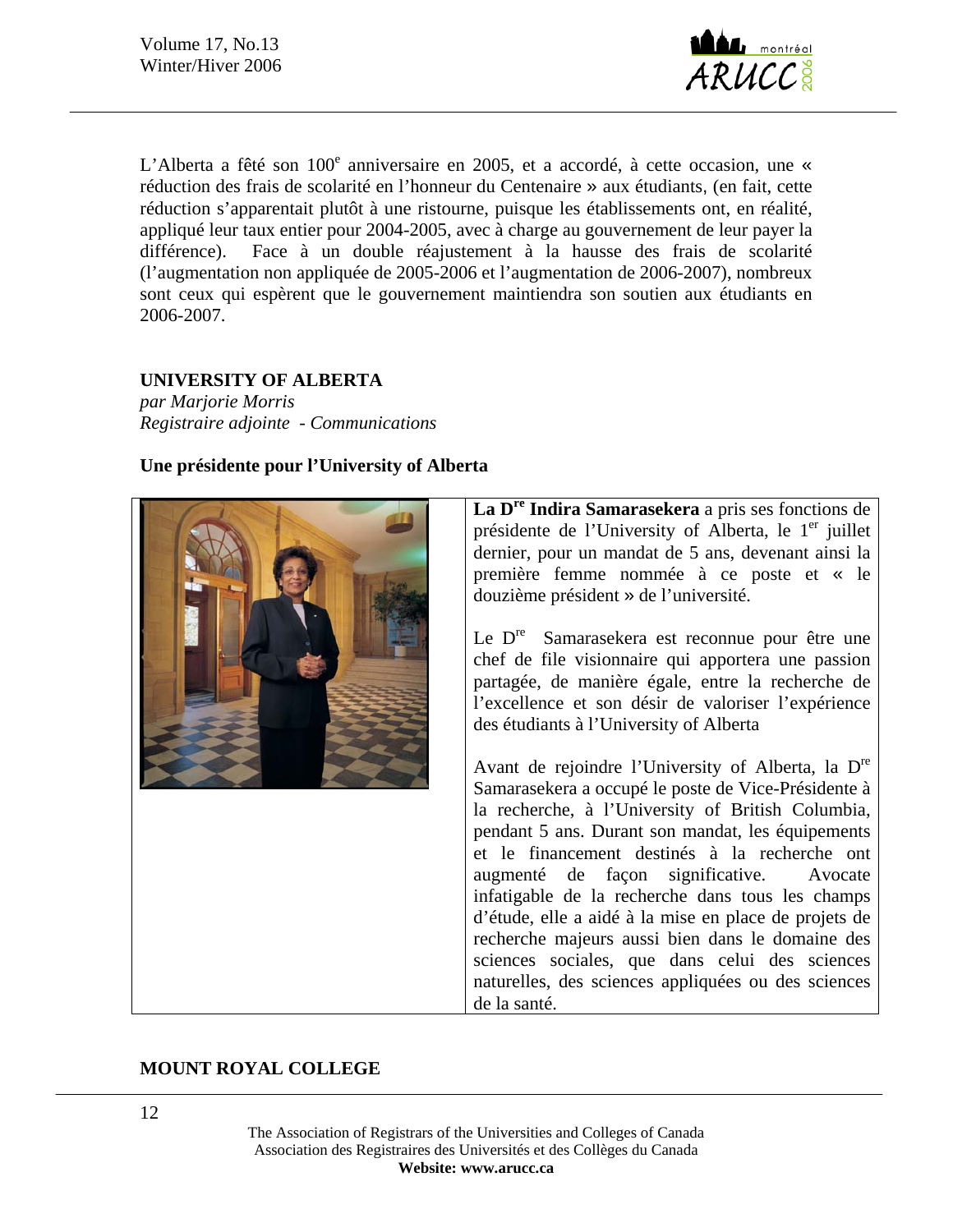

#### **Changements au Mount Royal College**

L'automne dernier, **Mme Lynda Wallace-Hulecki**, Directrice, gestion des inscriptions et registrariat, au Mount Royal College, a remplacé **Mr Cled Thomas** au poste de registraire à l'University of Victoria. La **Dre Pam Nordstrom** occupera le poste de directrice administrative par intérim, gestion des inscriptions et registrariat, au Mount Royal College, alors que **Mr David Wood** occupera, lui, le nouveau poste de registraire adjoint. Le Mount Royal College est actuellement à la recherche d'un directeur administratif (d'une directrice administrative) permanent(e), gestion des inscriptions et registrariat.

### **UNIVERSITY OF CALGARY**

#### **Nouvelle organisation pour une amélioration des services aux étudiants**

Le 25 janvier dernier, **Mme Sheila O'Brien**, conseillère spéciale, auprès du président, pour les services aux étudiants, a annoncé la création d'une nouvelle structure organisationnelle, destinée à fournir aux étudiants des services de qualité supérieure et de l'aide dans tous les aspects de leur vie facultaire : Student and Academic Services (SAS). Cette nouvelle organisation, composée de deux divisions opérationnelles intégrées, gestion des inscriptions et services aux étudiants, entrera en fonctionnement le 1<sup>er</sup> mars prochain. De plus, un poste de responsable spécialisé a été créé afin de mettre en valeur l'utilisation du nouveau site, de façon à en faire la de plate-forme centrale du service aux étudiants.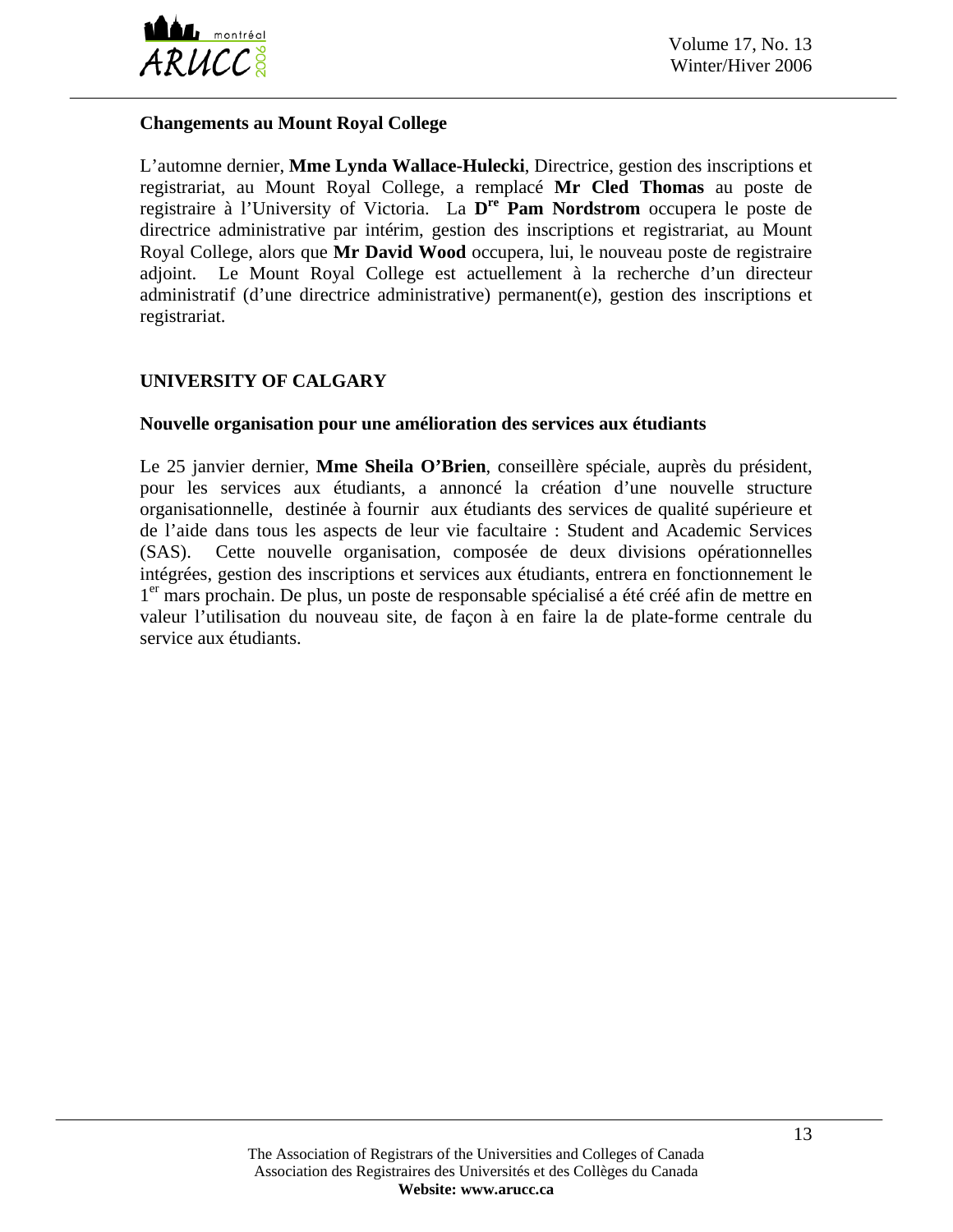

| Mme Kathleen Massey, (gauche) vice-<br>présidente<br>adjointe<br>(gestion)<br>des<br>clientèles), prendra la tête des fonctions<br>regroupées du recrutement des étudiants,<br>de l'admission, de l'inscription et des<br>bourses. Dans ce rôle clé, K. Massey sera<br>responsable du portfolio actuel de la<br>gestion des inscriptions tout en ayant la<br>responsabilité du Bureau du registraire.<br>Mr David Johnston (ler rang) quittera<br>son poste de registraire pour diriger la<br>nouvelle<br>« e-stratégie » du<br>SAS. «Il y a tellement d'occasions<br>d'améliorer la qualité des services aux<br>étudiants. »<br>Johnston.<br>commente<br>« L'intégration des services électroniques,<br>le nouveau système de gestion des prix, le<br>Project Emerge, l'accès immédiat aux<br>services SAS et la transition à la<br>bibliothèque numérique du campus de<br>l'université feront partie de ma nouvelle<br>mission. » |
|-------------------------------------------------------------------------------------------------------------------------------------------------------------------------------------------------------------------------------------------------------------------------------------------------------------------------------------------------------------------------------------------------------------------------------------------------------------------------------------------------------------------------------------------------------------------------------------------------------------------------------------------------------------------------------------------------------------------------------------------------------------------------------------------------------------------------------------------------------------------------------------------------------------------------------------|
| Mr Jim Dunsdon, (droite) vice-président<br>adjoint (services aux étudiants), prendra<br>en charge le portefeuille des services<br>améliorés aux étudiants, qui inclura le<br>nouveau Disability Resource Centre,<br>l'International Student Centre, le Native<br>Centre et diverses initiatives relatives à<br>l'orientation, la vie étudiante et l'aide aux<br>étudiants.                                                                                                                                                                                                                                                                                                                                                                                                                                                                                                                                                          |

#### **Investissements de l'U of C dans la création d'une bibliothèque numérique**

Le Président de l'University of Calgary, le **Dr Harvey Weingarten,** a récemment annoncé que l'université investirait, le 1<sup>er</sup> avril prochain, jour anniversaire des 40 ans de l'université, 113 millions de dollars dans la construction d'une bibliothèque numérique, sise sur le campus. L'ouverture de la bibliothèque est prévue pour 2008.

La bibliothèque numérique universitaire établira un partenariat avec les établissements postsecondaires publiques de Calgary—Bow Valley College, Mount Royal College, ACAD et SAIT Polytechnic— ainsi qu'avec ceux des régions voisines, tel le Red Crow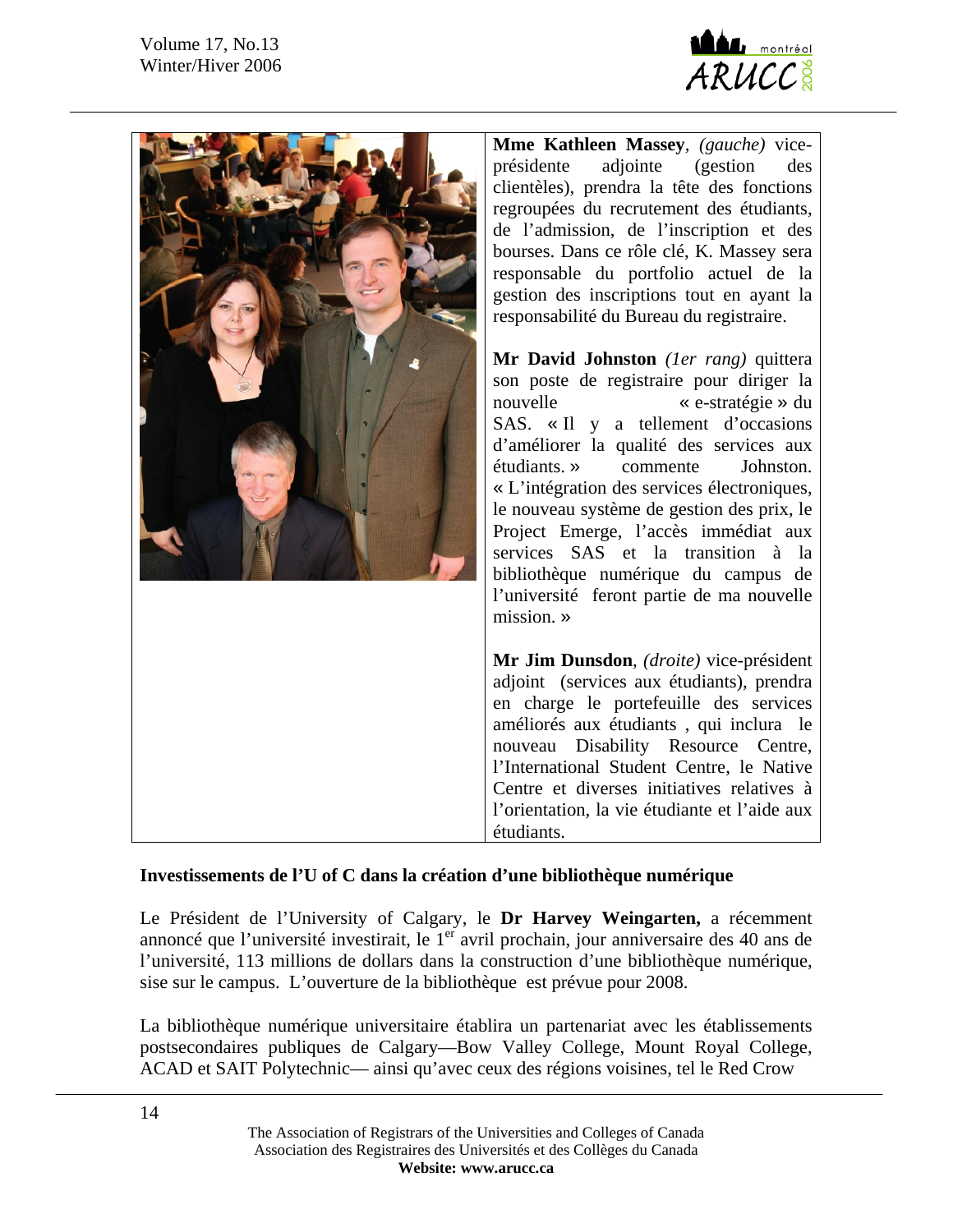

College de la Blood Reserve. Ce partenariat, une première dans le genre au Canada, est destiné à créer un réseau d'information permettant au public d'accéder à toute la richesse de la bibliothèque numérique pour les études, les affaires et les consultations à but non lucratif. L'accès à toutes les ressources de la bibliothèque ne nécessitera qu'une seule carte par étudiant du postsecondaire.

### **Faculté de médicine vétérinaire de l'Université de Calgary**

L'University of Calgary offrira bientôt un nouveau programme de doctorat de 3 ans en médecine vétérinaire. Le curriculum sera bâti d'après le modèle du programme du doctorat en médecine de l'université : trois ans d'études continues, entrecoupés de brèves pauses estivales, couvrant la même somme de connaissances que le programme standard de 4 ans. Pour être admis, les étudiants devront avoir achevé au moins deux années d'études universitaires, ou un programme préparatoire en médecine vétérinaire. L'université prévoit accueillir 30 étudiants en septembre 2007.

La nouvelle école vétérinaire coordonnera son programme avec les autres programmes de médecine vétérinaire offerts dans les universités et les collèges de l'Alberta, tout en conservant la vision du campus albertain comme un système continu d'acquisition des connaissances. Le programme de trois ans devrait permettre, chaque année, à trente étudiants, de sortir de l'école avec un diplôme en poche. L'école vétérinaire de l'University of Calgary sera la 15<sup>e</sup> du genre au Canada.

### **SASKATCHEWAN**

#### **SASKATCHEWAN INSTITUTE OF APPLIED SCIENCE & TECHNOLOGY**

*par Alison Pickrell, Registraire Saskatchewan Institute of Applied Science & Technology (SIAST) Secrétaire/Trésorière du WARUCC* 

#### **Changements organisationnels**

Les services du recrutement des étudiants se sont réinstallés au bureau du registraire le  $1<sup>er</sup>$ juillet dernier. Les services de recrutement du SIAST resteront concentrés sur le recrutement au niveau provincial avec quelques initiatives hors de la province. Dans le même temps, le SIAST consolidera son programme de visite des écoles des Premières Nations.

#### **BANNER et ESIS**

L'équipe de l'information aux étudiants projètent l'activation de Banner 7 pour la fin de semaine de Pâques 2006. L'implémentation du module Système d'information amélioré sur les étudiants (SIAS) de la base de données BANNER constitue une des priorités majeures pour 2005/06, afin de répondre aux obligations de communication de données de Statistique Canada. Le démarrage du SIAS crée un certain nombre de défis pour les établissements postsecondaires, tels l'obligation de communiquer de nombreux nouveaux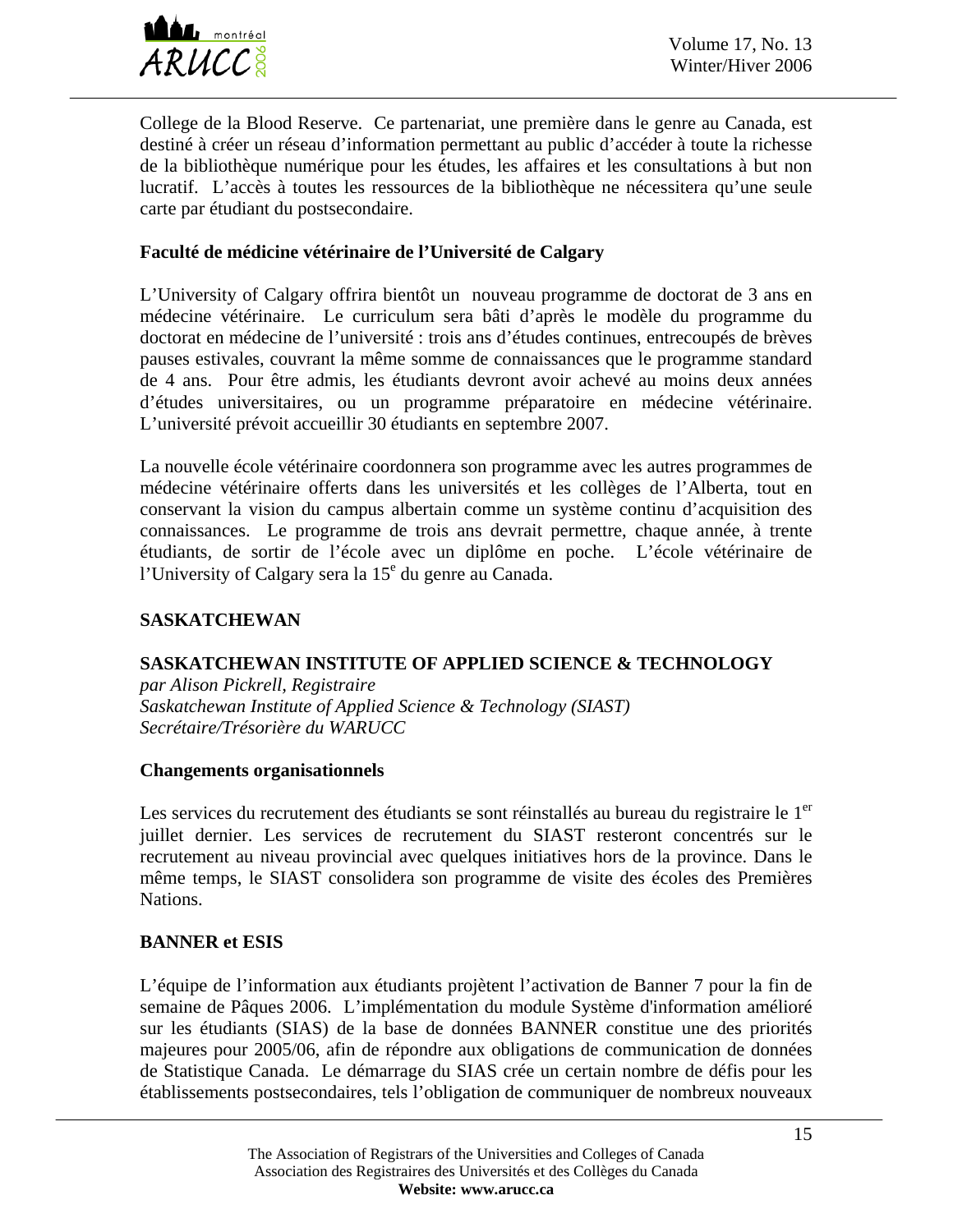Volume 17, No.13 Winter/Hiver 2006



éléments d'information, l'introduction de nouveaux modèles de rapport, et le début de l'utilisation du numéro national d'étudiant SIAE (ESIS\_NSN). Une équipe de projet constitué du registraire, des membres de l'équipe du système d'information étudiants, des info-ressources et du Bureau de recherche institutionnelle (Institutional Research and Analysis Office) ont établi les grandes lignes du projet ayant pour objectif de répondre aux obligations de communications des données d'ici l'automne prochain.

## **ONTARIO REPORT Alex Goody**

The Ontario government has indicated that colleges and universities will not be able to hike tuition fees next September without demonstrating that the increases will improve programming. At the same time, the government wants to ensure qualified students, regardless of their income levels, are not shut out by increases likely to occur when the 2 year freeze on tuition comes to an end.

#### **CRALO Update**

Prepared by France Quirion, 2005 CRALO Chair Registrar/Director of Student Affairs, Cambrian College

The CRALO Annual General Meeting took place on October 24 and 25, 2005 at the Radisson Hotel in Kingston. The conference theme centered on *TEAM* – *T*enacity, *E*nergy, *A*ttitude and *M*omentum and featured activities which build teams, a little friendly competition and a lot of fun. A lot of business was also accomplished over the two-day period such as the setting of 2005-2006 priorities and the selection of the new executive team.

#### CRALO Priorities for 2005-2006

- 1. The **On-line Confirmation Project** continues to be one of most important priorities. The management team and structure was established in 2004-2005 and the development and implementation of a system-wide on-line confirmation process for Ontario College applicants is set to be live in February 2006. All Colleges are currently testing the data transfer protocols and expected to be finished by late December and early January. CRALO membership voted to move to phase 1.5 that would see changes to the business requirements allowing applicants to confirm to multiple terms. Phase 2 was also endorsed which includes establishing a working group to investigate and make a recommendation on the feasibility of moving to a real-time on-line confirmation process.
- 2. Application Cycle Dates for 2007-2009 were review and approved. The proposal will be brought to COP in January 2006.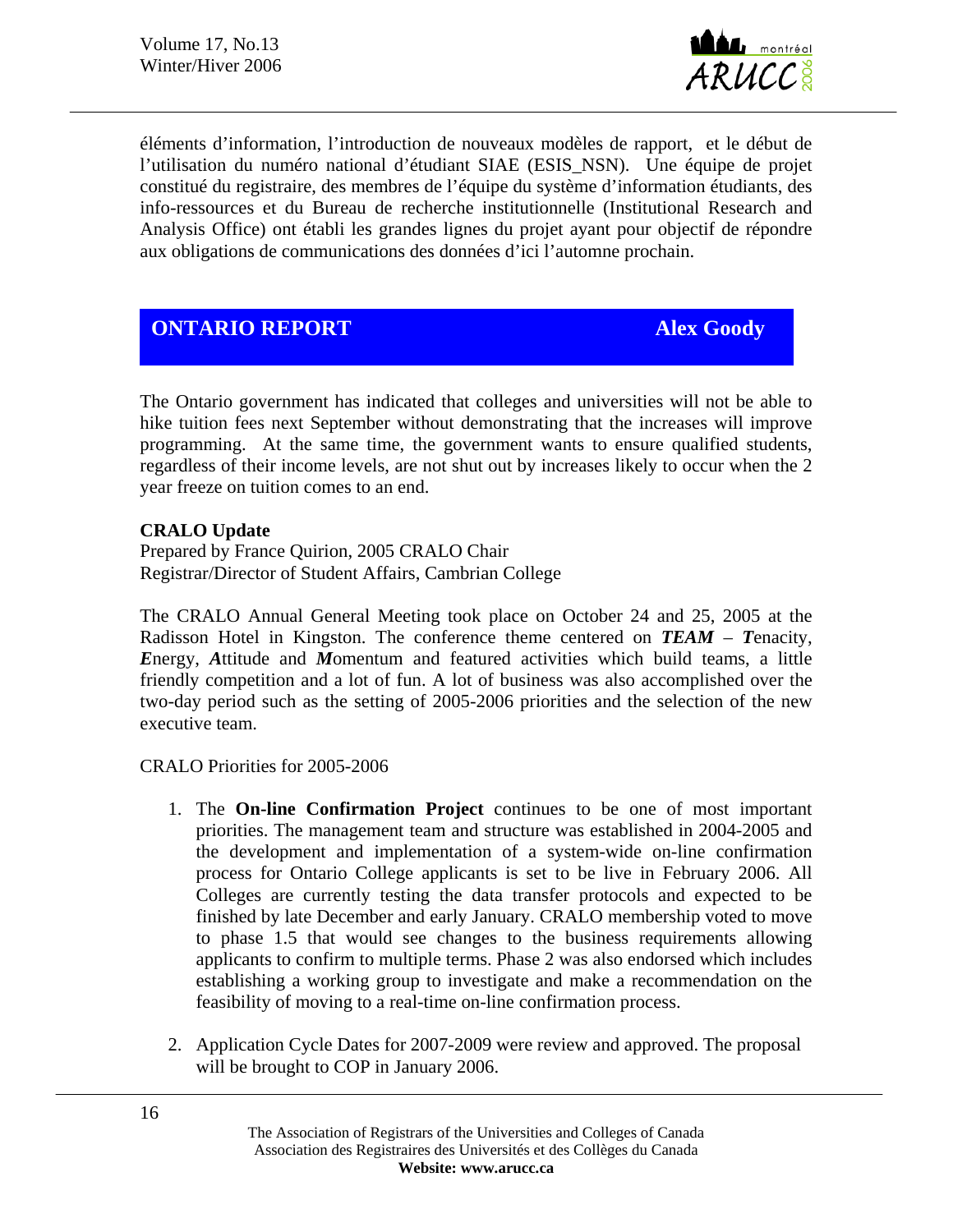

- 3. EDI remains on our list of priorities this year. A poll taken at the October Registrar/OCAS forum indicates that 7 additional institutions will be going live by March 2006 bringing the total number of colleges EDI compliant to 13.
- 4. CRALO will be supporting a proposal to access funding through ACAATO to support a College Information Program travelling billboard (bus) which would be used to transport all college representatives during the fall recruiting cycle.
- 5. Registrar/OCAS forums were imbedded into CRALO's Structure and Conduct of Business. The forums have shown to be a very effective tool to discuss issues, concerns and plans affecting Colleges and OCAS.
- 6. Other CRALO priorities revolve around the Tuition Fee Policy that is to be released before Christmas and the Funding Model review and implementation anticipated for 2007.

#### **OURA Update**

The next OURA conference is scheduled for February 20-21, 2006 in Toronto. The conference has been condensed into a two-day program that will still offer the same number of informative, educational sessions and networking opportunities. Also new for 2006 are post-conference workshops in the areas of Liaison, Admissions and Graduate Studies that will be held on the  $22<sup>nd</sup>$ .

The University Information Program (UIP) took place between October 3 and November 4 with representatives from all Ontario Universities participating in joint visits to secondary schools across the province. The schedule can be viewed at the following address:<http://www.ouac.on.ca/info/index.html>

The Ontario Universities Fair continues to grow in popularity. This recruitment event, held at the Metro Convention Centre at the end of September and hosted by all of Ontario's Universities, saw attendance of 83,500 over three days. Attendance has grown in each of the last three years as students and parents clearly see this event as an excellent opportunity to gather information on post-secondary options in Ontario.

#### **Ontario University Application Centre (OUAC)**

The website for OUAC has some interesting information: [http://www.ouac.on.ca](http://www.ouac.on.ca/) Back in July the Centre published the most recent version of the Ontario University Graduate Survey. The 2004-2005 results describe employment experiences, earnings and skill matching of students six months and two years after they graduated in 2002. A couple of interesting features:

Employment Rates

- Two years after graduation the overall employment rate for graduates of undergraduate programs was 96.04%
- Six months after graduation the overall employment rate for undergraduates was 92.27%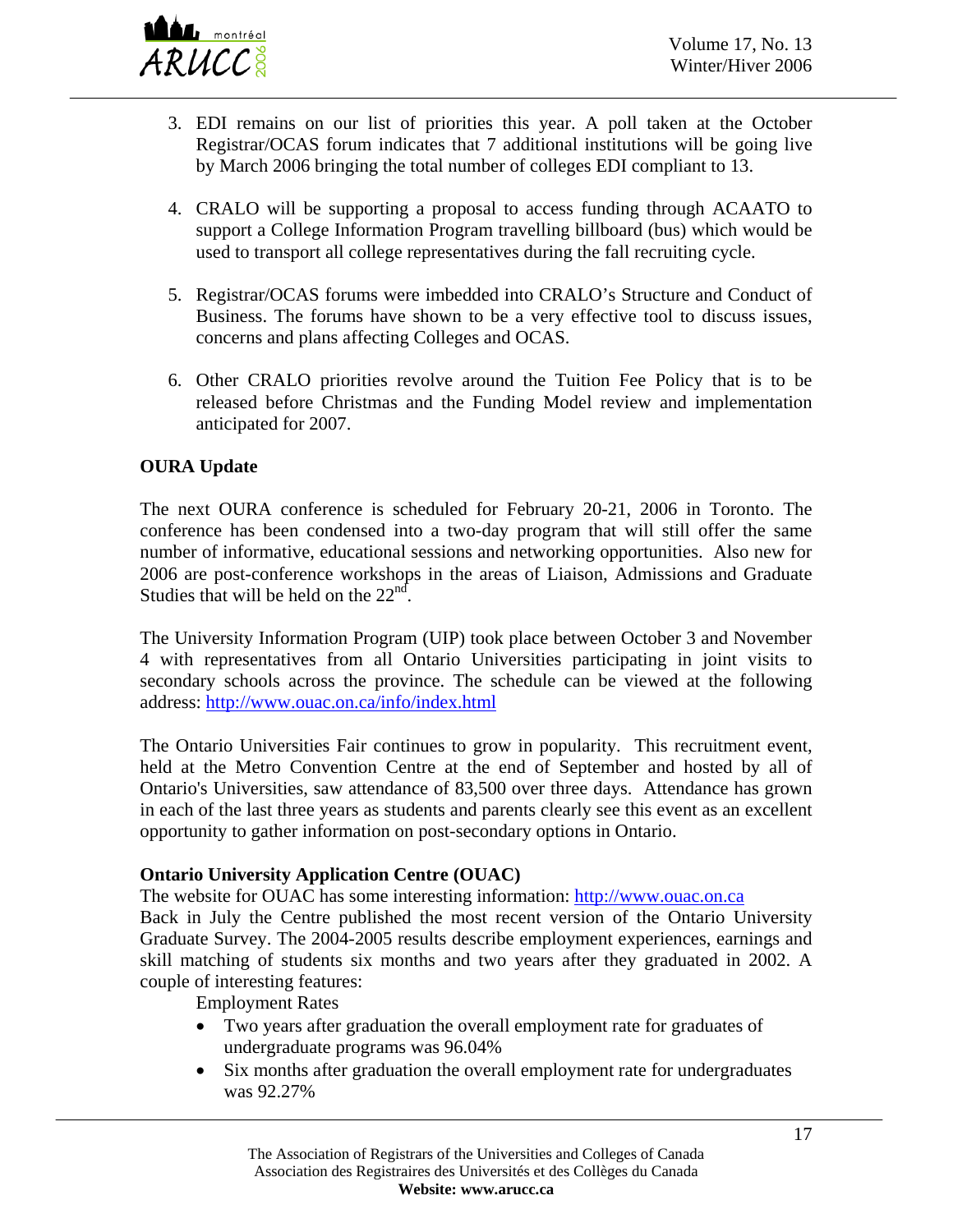

Earnings

- Two years after graduation the average annual salary for undergraduates was \$43,578
- Six months after graduation the average annual salary for undergraduates was \$ 36,951

Surveys were sent to 46,028 graduates with 10,973 responses or 23.84%

# **COUVERT DE L'ONTARIO**

Le gouvernement de l'Untario a annonce que les collèges et universités ne seront pas autoriser à augmenter leurs frais de scolarité s'ils sont incapables de prouver que cette augmentation est destiné à améliorer les programmes. Le gouvernement veut également s'assurer que les étudiants admis pourront pousuivre leurs études, quelles que soit leurs ressources, à la fin des deux ans de gel des frais de scolarité.

#### **Nouvelles du CRALO**

rédigées par France Quirion, 2005 Présidente du CRALO Registraire/Directrice des Affaires étudiantes, Cambrian College

Le congrès général annuel du CRALO s'est tenu les 24 et 25 octobre 2005 à l'hôtel Radisson de Kingston. Le congrès s'est concentré sur le thème *TEAM* – *T*enacity, *E*nergy, *A*ttitude and *M*omentum avec en vedette les activités de formation d'équipes, une compétition amicale accompagnée de beaucoup de fun. Les deux jours du congrès ont été chargés avec, notamment, l'établissement des priorités pour 2005-2006 et la sélection des nouveaux membres de l'équipe du comité exécutif.

Priorité du CRALO pour 2005-2006

- **1. Le projet portant sur les confirmations d'inscription en ligne** reste l'une de nos priorités de tête. L'équipe chargée de la gestion et de la structure du site a été constituée en 2004-2005 et l'élaboration et l'implémentation d'un processus global de confirmation en ligne, pour les inscriptions dans les collèges de l'Ontario, doit entrer en fonction en février 2006. Tous les collèges testent actuellement des protocoles de transfert de données et espèrent avoir terminer fin décembre/début janvier. Les membres du CRALO ont voté pour passer à la phase 1.5 et à d'éventuels changements aux exigences opérationnelles permettant aux étudiants qui s'inscrivent de confirmer leurs choix pour plusieurs sessions. La Phase 2 a également été acceptée; elle inclut la création d'un groupe de travail qui examinera et donnera son opinion sur la faisabilité de la création d'un processus de confirmation en ligne en temps réel.
- **2.** Les dates du cycle de demande d'admission pour 2007-2009 ont été revues et approuvées. La proposition sera présentée au COP en janvier 2006.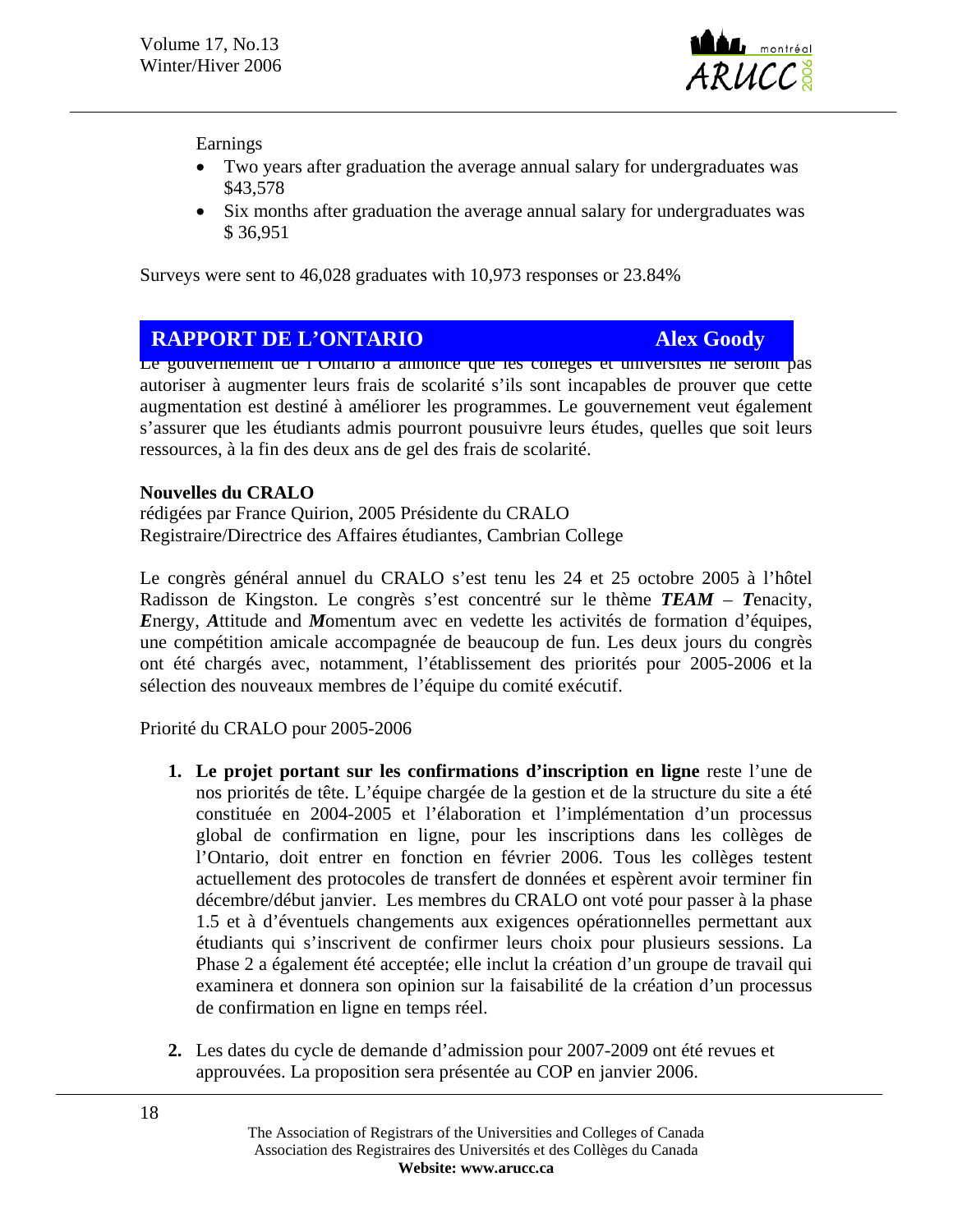- **3.** Le système EDI restera sur notre liste des priorités cette année. Un sondage réalisé durant les forums Regitraire/SACO d'octobre dernier indique que le système EDI deviendra pleinement opérationnel dans 7 établissements supplémentaires d'ici mars 2006, portant le nombre total d'établissements utilisant EDI à 13.
- **4.** La CRALO appuiera une proposition visant à accéder, par l'intermédiaire de l'ACAATO, à du financement pour établir un babillard des déplacements en bus du Programme d'information des collèges, un moyen de transport qui pourrait être utilisé par tous les représentants des collèges durant le cycle de recrutement de l'automne.
- **5.** Les forums Registraire/SACO étaient intégrés à la structure et au déroulement des réunions du CRALO. Les forums se sont révélés un instrument réellement efficaces pour discuter des questions, des préoccupations et des plans intéressant les collèges et le SACO.
- **6.** Les autres priorités du CRALO tournent autour de la politique des frais de scolarité qui doit être rendue publique avant Noël et de la révision du modèle de financement et d'implémentation prévu pour 2007.

### **Nouvelles de l'OURA**

.

Le prochain congrès de l'OURA se tiendra les 20 et 21 février 2006 à Toronto. Le programme qui a été condensé sur 2 jours offrira néanmoins le même nombre de séances d'information professionnelle et d'occasions de réseautage que par le passé. La grande nouveauté du congrès 2006 sera la possibilité d'assister, le 22 janvier, à des ateliers de récapitulation dans les domaines de la liaison, des admissions et des études supérieures, durant lesquels vous pourrez faire part de votre expérience et partager des informations avec vos collègues.

La Tournée universitaire aura lieu entre le 3 octobre et le 4 novembre. Des représentants de toutes les universités de l'Ontario y participeront, lors de visites communes aux écoles secondaires, dans toute la province. On peut consulter l'horaire des visites à l'adresse suivante :<http://www.ouac.on.ca/info/index.html>

La Foire des universités ontariennes continue à gagner en popularité. Cet événement destiné à informer les étudiants sur les universités de l'Ontario, se tiendra au Metro Convention Centre fin septembre et toutes les universités y seront présentes.

On attend environ 83 500 participants durant les trois jours de la foire. La fréquentation a augmenté de façon continue durant ces trois dernières années, les étudiants et les parents considérant clairement cet événement comme une excellente occasion de recueillir des renseignements sur les options qu'offre l'éducation postsecondaire en Ontario.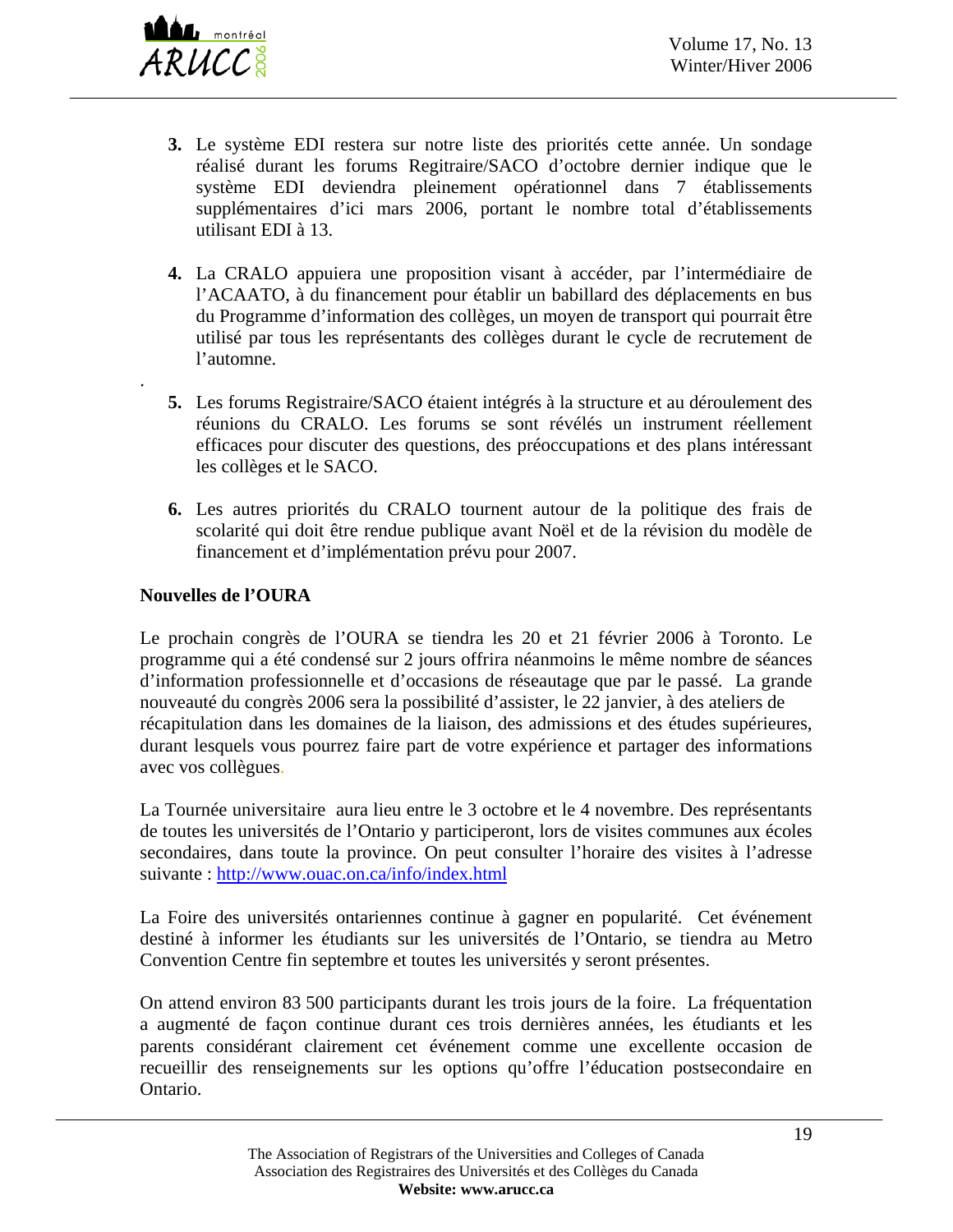

#### **Centre de demande d'admission aux Universités de l'Ontario**

Le site Web du Centre de demande comporte des renseignements intéressants que vous pouvez consulter à [http://www.ouac.on.ca](http://www.ouac.on.ca/) 

En juillet dernier, le Centre a publié la dernière version (2004-2005) de *l'Enquête sur le placement* des diplômé(e)s ayant obtenu leur grade d'une université ontarienne en 2002. Les résultats portent sur la correspondance études/emploi, le taux d'emploi et le salaire annuel moyen, à six mois et deux ans, par programme universitaire. Deux caractéristiques intéressantes se dégagent :

Le taux d'emploi

- Deux ans après avoir obtenu leur diplôme, le taux d'emploi général pour les diplômés des programmes d'études supérieures et de 1<sup>er</sup> cycle était de 96,04 %
- Six mois après avoir obtenu leur diplôme, le taux d'emploi général pour les diplômés des programmes de premier cycle était de 92,27 %

Le salaire annuel moyen

- Deux ans après avoir obtenu leur diplôme, le salaire annuel moyen pour les diplômés du premier cycle était de 43,578 \$
- Six mois après avoir obtenu leur diplôme, le salaire annuel moyen pour les diplômés du premier cycle était de 36,951 \$

Les sondages avaient été envoyés à 46,028 diplômés; 10,973 ont répondus, soit 23,84 % des diplômés.

# *QUÉBEC REPORT* Sylvia Franke

Preparations for the ARUCC 2006 Students First! conference (June 27-29, 2006 ) is well-underway and involves many staff from campuses across the province.

Montreal is hosting NAFSA conference in May 2006, and it will involve a significant hosting effort on the part of all Quebec universities for the attendees who will be interesting in touring campuses, and making international education contacts.

The Quebec university system showed a small increase of 1.4% in overall registrations in Fall of 2005 to 255,663

(of which 167,639 are full-time). For the 8th year in a row, the number of full-time students has increased both at the undergraduate and graduate level.

#### **Concordia University**

20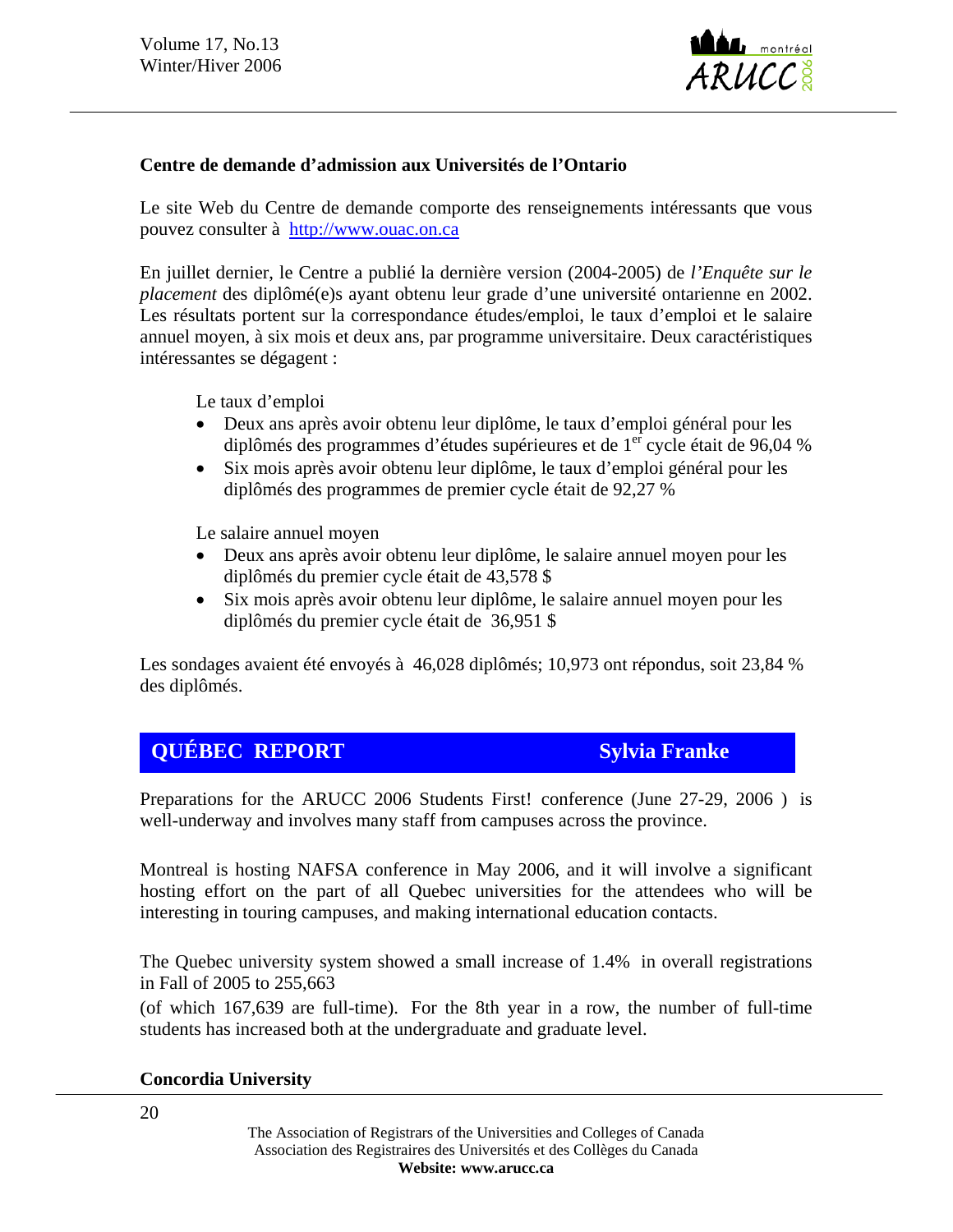

On Friday, October 21, 2005, Dr. Claude Lajeunesse was officially sworn in as President of Concordia University. The ceremony took place in chapel of the Grey Nuns Mother House, with over 900 people in attendance. More than 20 sister institutions from across Canada attended the ceremony and many others sent messages.

Dr. Lajeunesse's installation address included several key goals. Some of the goals mentioned are the following: the completion of the new John Molson School of Business, upgrading Concordia's recreation and athletic facilities, building new residences and a student centre, making Concordia a top ranked international university, increasing the number of research chairs and keeping pressure on the Quebec government to improve funding. He called on all members of the internal and external community to work in partnership with him to achieve these goals.

#### **University of Sherbrooke**

Preliminary data from the Conference of Rectors and Principals of Quebec Universities shows that at September 24, 2005 the University of Sherbrooke had a 4.4% increase in registrations. At 8.1%, the highest increase was in doctoral registrations. Admission requests are also growing significantly. Since 2001, they increased by 60%: 45% in undergraduate studies, 100% in master's and 225% in doctoral programs.

In law, the University offers now a coop program in undergraduate studies, allowing students to alternate their academic schedule with paid internships that expose them to the practical side of the field and a network of professional contacts prior to graduation. The coop program complements the regular bachelor of law, bachelor of law with MBA and bachelor of law with a biotechnology focus.

In the Faculty of Medicine and Health Sciences, the Department of Nursing recently received its official status as a School of Nursing, after 26 years of research and education in the field. In the doctor of medicine program, the number of places available is increasing each year as the provincial government tries to counter the shortage of medical doctors in Quebec. In Sherbrooke, new registrations increased from 136 in 2002 to 168 this year. Next year, 180 new registrations are expected. In September 2006, the University of Sherbrooke will be offering its doctor of medicine program in Moncton to Francophone students in New Brunswick and Acadia. The program will also be extended to the Saguenay region of Quebec in partnership with the Chicoutimi Hospital and University of Quebec in Chicoutimi. By offering medical training in these regions, the University of Sherbrooke hopes to encourage new doctors to work in outlying regions.

The University is continuing to develop its facilities in the Montérégie region of Quebec by building a two-tower complex, one with 17 floors, the other with 12. This first university complex on Montreal's south shore will host the Longueuil Campus of the University of Sherbrooke in 2008. The two-phase project represents an investment of \$120 million. Founded in 1989, the Longueuil Campus today offers 90 continuing education programs, mostly master's, including a master's degree in rehabilitation.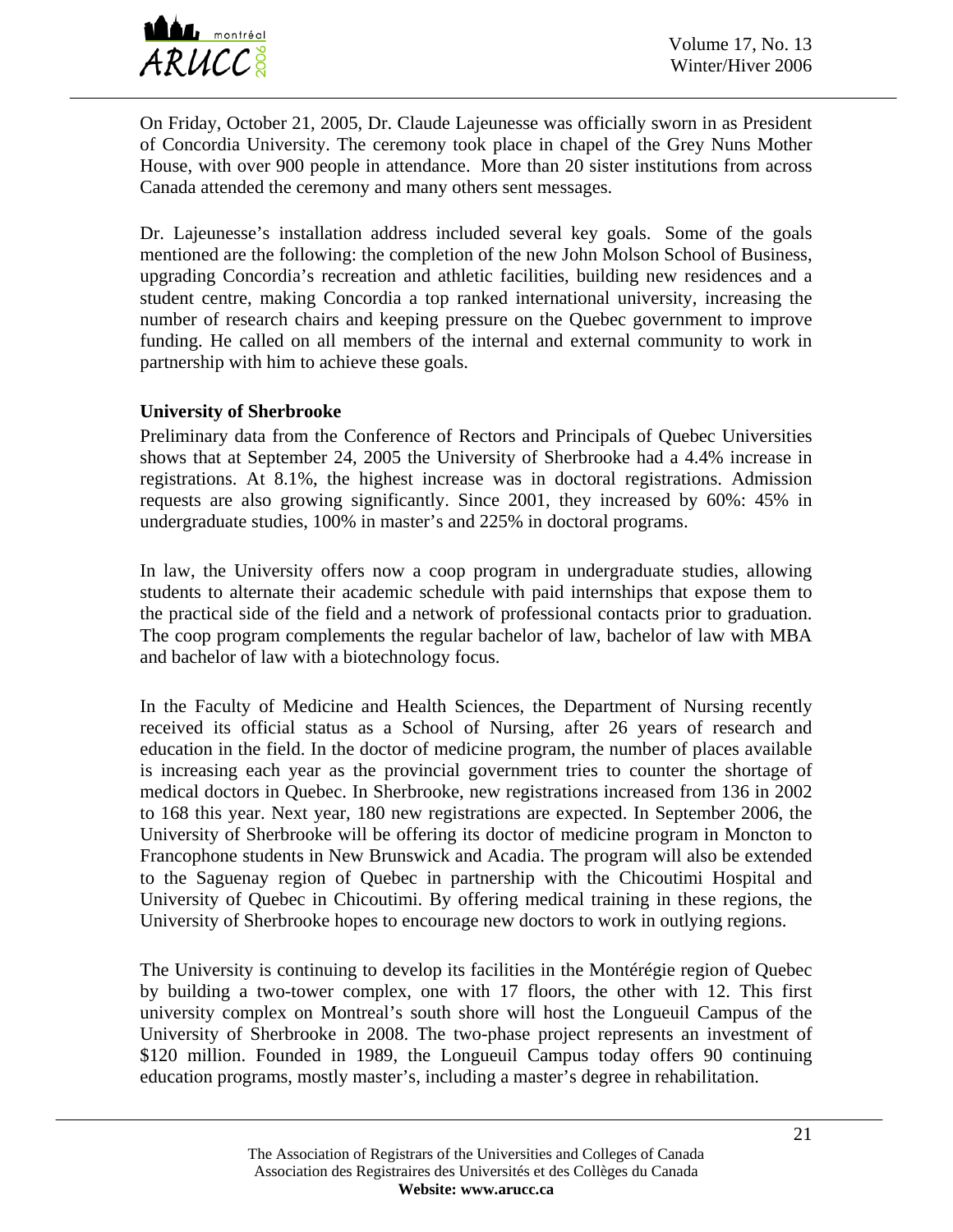

At the main campus, work on the new Life Sciences Pavilion began last autumn. It will welcome its first students for the winter 2007 session. Within the complex, the Department of Biology will benefit from facilities better adapted to research as well as new multidisciplinary programs, such as the bachelor of law with a biotechnology focus, the bachelor of environment-applied geomatics, the bachelor of pharmacology, and Quebec's first bachelor of biotechnology engineering. A sustainable development approach is guiding construction of the new building: geothermal wells will be included to benefit from the heat of the earth's crust in winter and its coolness in summer. The highly energy efficient Life Sciences Pavilion will also use a thermo pump to significantly reduce heating and air conditioning costs.

The environmental approach to construction of the Pavilion is part of the University's Green Plan, which also brought free access for students to Sherbrooke public transit in order to reduce car travel on and off campus. The initiative earned the University of Sherbrooke the Environmental Prize from the Quebec Association of Transport and Roads as well as the 2004 Orange Prize from Transport 2000 Quebec. The free-access policy was implemented in autumn 2004 and met with immediate success. Sherbrooke's Public Transit Corporation saw a net increase in the use of its city buses, and the number of cars in both of the University's Sherbrooke campuses has been reduced. Ultimately, the policy also results in a reduction in the amount of greenhouse gases caused by the University community.

At the Registrar's Office, the past year was distinguished by implementation of an ergonomics plan. This extensive project is improving employee well-being by upgrading furniture, chairs and telephone equipment, including proper headsets. The initiative was carried out in cooperation with the Workplace Health, Safety and Environment Division and largely financed by the University Foundation's Registrar Office Employee Fund. In other news, the director of the Registrar's Office Data Management Division will be off at the end of December for a one-year deferred leave. He will be replaced by Denise Lemaire, the institutional research attaché from the same team.

#### **McGill**

The principal has struck a task force that she is personally chairing on Student Life and Learning at McGill. The task force will make 4 or 5 key recommendations by the end of 2006 on significant ways to improve the student experience at McGill.

For the first time McGill will be offering entrance bursaries for all incoming students that demonstrate financial need.

Software developments: A new student web portal is under development and will go live in early 2006. McGill is participating in a consortia supporting the development of a Canadian Banner financial aid module. The Infosilem timetabling solution has been purchased and a Class Schedule Advisory Work Group has been struck to investigate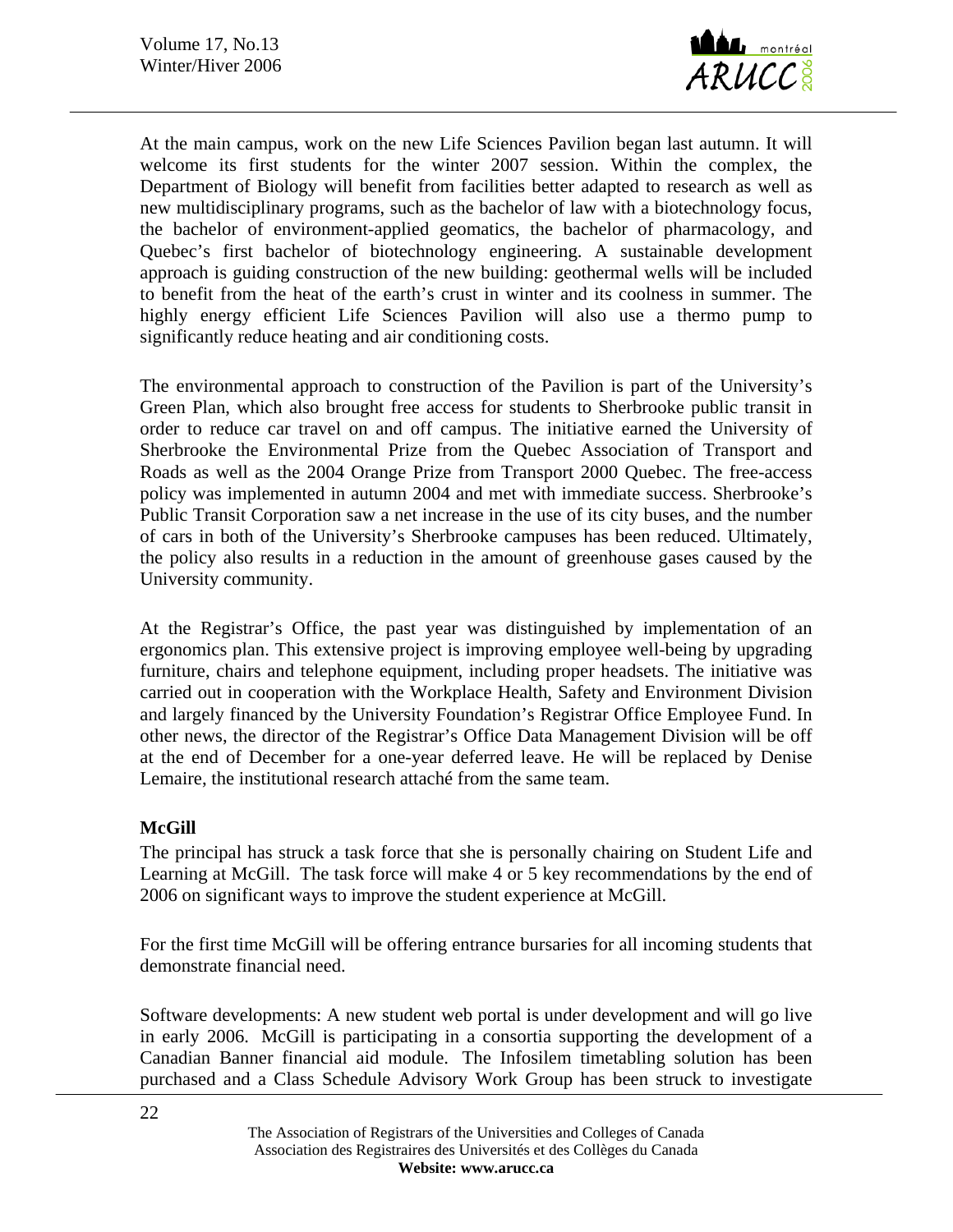

ways of improving class scheduling processes to optimize student choice, and use classroom space more effectively. The EzRecruit implementation (McGill In Mind) is well underway, providing new web services to prospective students. The EDI (Electronic Data Interchange) has been put on hold.

The new Associate Provost (Academic Programs and Services), Morton Mendelson, struck two separate roundtables: one on international education and one on financial aid this fall. The goal is to bring together the disparate offices involved in these efforts to look for ways to improve governance and administration to provide better service to students.

#### **Staff changes.**

Joanne Néron is the new Director of Admissions at Université de Québec à Montréal (UQAM). McGill has created a new position of Manager, Class Schedule and Exams, and appointed Latika Anand (formerly of University of Toronto – Mississauga) to implement a new approach to timetabling.

#### **University of Quebec in Chicoutimi**

At the University of Quebec in Chicoutimi, the Registrar's Office is actively contributing to the success of the student PROSPERE project, which focuses on improving studies. Based on answers to an on-line questionnaire, students are provided with a profile of themselves, which reveals strengths and weaknesses and the best resources to help them succeed.

In addition to on-line admission and registration, which will be offered in 2006, a technological platform with all the academic support students need (personal electronic agenda, document management, academic results, etc.) will also be available.

# **PAPPORT DU QUÉBEC** Sylvia **Franke**

Préparations pour le congrès 2006 de l'ARUCC **« L'étudiant d'abord » !**

Le congrès prévu du 27 au 29 juin 2006 est bien en route et engage du personnel de plusieurs universités de la province.

Montréal accueillera le congrès du NAFSA (Association états-unienne des éducateurs internationaux) en mai prochain, cela signifie un effort d'accueil important de la part de l'ensemble des universités du Québec envers les participants qui prendront un intérêt certain dans la visite des campus et dans les contacts internationaux qu'ils pourront faire.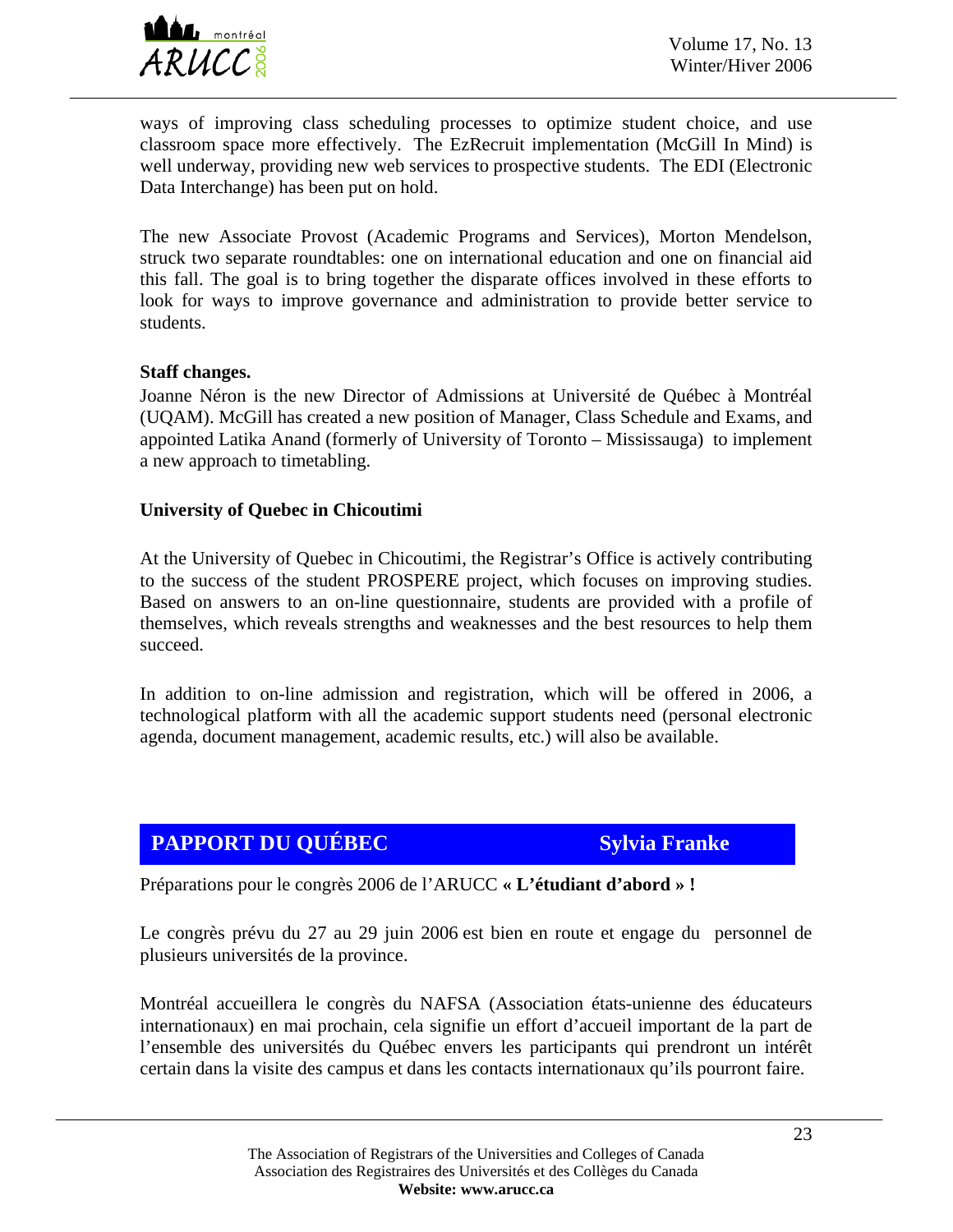

Les universités du Québec ont enregistré une légère augmentation de 1,4 % de l'ensemble des inscriptions à l'automne 2005, portant le nombre de celles-ci à 255 663 dont 167 639 à temps plein. Pour la 8<sup>e</sup> année d'affilée, le nombre des étudiants à temps plein s'est accru à la fois au  $1<sup>er</sup>$  cycle et aux cycles supérieurs.

#### **Université Concordia**

Le vendredi 21 octobre 2005, le Dr Claude Lajeunesse a été officiellement assermenté président de l'Université Concordia. La cérémonie a eu lieu dans la chapelle de la maison-mère des Sœurs grises devant plus de 900 personnes. Plus d'une vingtaine d'établissements religieux de partout au Canada étaient présents et de nombreux autres établissements ont envoyé des messages de félicitations.

Le discours de présentation du Dr Lajeunesse comprenait plusieurs objectifs centraux. Les objectifs mentionnés incluaient, entre autres l'achèvement du nouvel établissement, la John Molson School of Business, les améliorations des installations récréatives et sportives, la construction de nouvelles résidences et d'un centre pour étudiants. Ces objectifs ont pour but de hisser l'Université de Concordia au rang des universités internationales de haut niveau, d'augmenter le nombre de chaires de recherche et de continuer à exercer des pressions sur le gouvernement du Québec pour l'amélioration du financement. Dr Lajeunesse a fait appel à tous les membres de la communauté universitaire et civile pour travailler en partenariat avec l'université afin d'atteindre ces buts.

#### **Université de Sherbrooke**

Les données préliminaires de la Conférence des recteurs et des principaux des universités du Québec (CREPUQ) du 24 septembre 2005 attribuaient à l'Université de Sherbrooke une hausse d'inscriptions de 4,4 %. C'est au  $3^e$  cycle que la hausse s'est avérée la plus remarquable avec une augmentation de 8,1 %. Du côté des demandes d'admission, les chiffres démontrent aussi une croissance importante. Depuis 2001, les demandes ont augmenté de 60 % : 45 % au 1<sup>er</sup> cycle, 100 % au 2<sup>e</sup> cycle et 225 % au 3<sup>e</sup> cycle.

À la Faculté de droit de l'Université de Sherbrooke, ils offrent maintenant un baccalauréat en régime coopératif. Cette formule, qui permet d'alterner des sessions d'études et des stages rémunérés, donne une occasion unique de se familiariser avec les enjeux du milieu juridique et de développer des liens avec le milieu professionnel avant la fin des études. Ce programme s'ajoute au baccalauréat régulier en droit, au baccalauréat en droit avec MBA et au baccalauréat en droit avec cheminement en biotechnologie.

À la Faculté de médecine et des sciences de la santé, le département des sciences infirmières vient d'obtenir le statut d'École des sciences infirmières, après 26 ans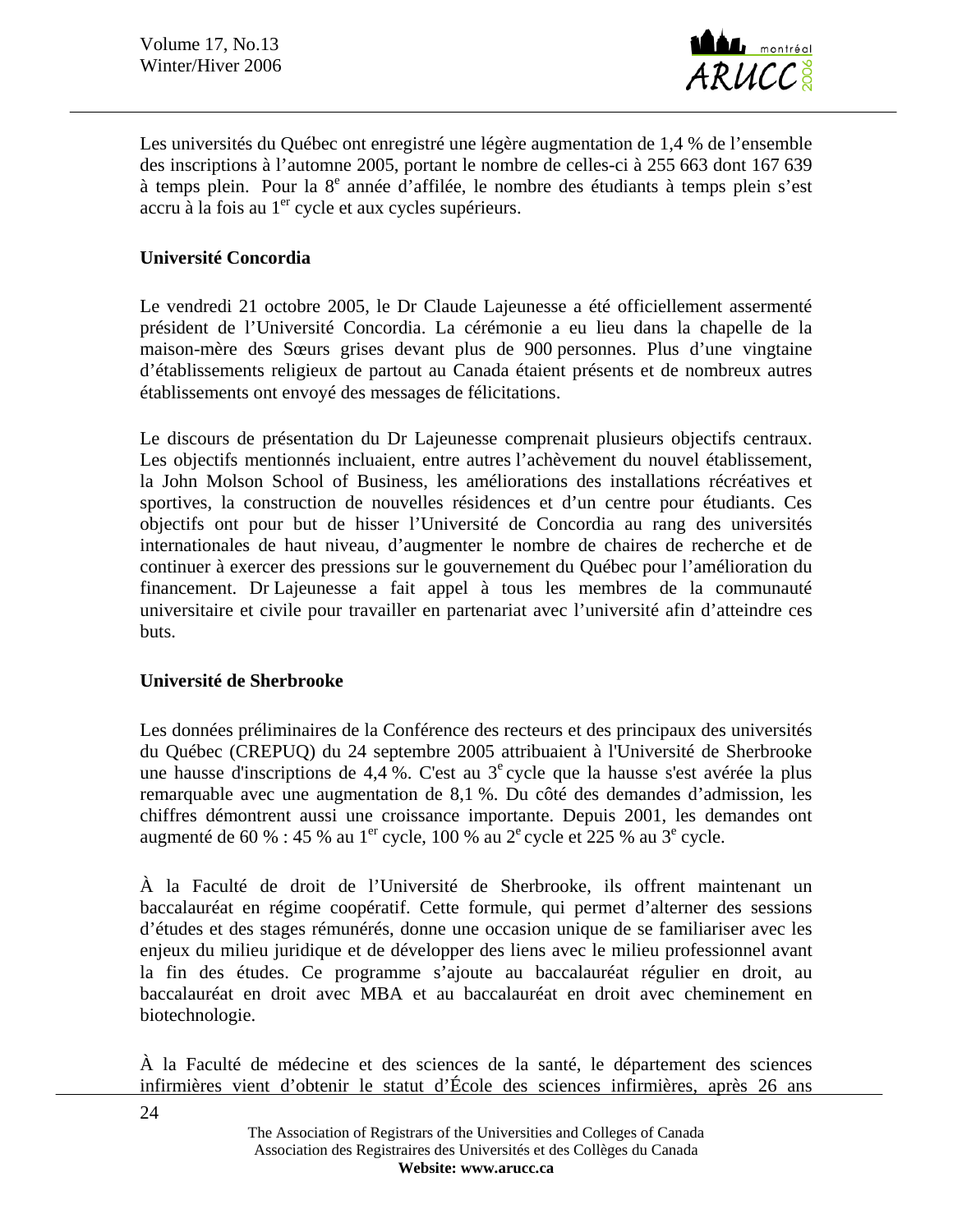

d'enseignement et de recherche dans ce domaine. Au doctorat en médecine, le gouvernement provincial hausse d'une année à l'autre les capacités d'accueil des facultés de médecine québécoises afin de contrer la pénurie de médecins. À Sherbrooke, les nouvelles inscriptions sont passées de 136 en 2002 à 168 cette année. L'an prochain, le nombre prévu est d'environ 180. Aussi, dès septembre 2006, l'Université de Sherbrooke offrira son doctorat en médecine à Moncton, pour les étudiants francophones du Nouveau-Brunswick et de l'Acadie. Elle délocalisera également son programme au Saguenay, grâce à une collaboration avec le Centre hospitalier de Chicoutimi et l'Université du Québec à Chicoutimi. En déployant ainsi sa formation médicale, l'Université de Sherbrooke veut favoriser l'intégration de nouveaux médecins à ces régions.

L'université poursuit son développement en Montérégie en entreprenant la construction d'un édifice comportant deux tours, l'une de 17 étages et l'autre de 12 étages. Prévu pour 2008, ce premier complexe universitaire sur la Rive-Sud de Montréal accueillera le campus de Longueuil de l'Université de Sherbrooke. Les deux phases du projet représentent des investissements de 120 millions de dollars. Fondé en 1989, le Campus de Longueuil offre aujourd'hui plus de 90 programmes de formation continue, majoritairement de 2<sup>e</sup> cycle, dont un nouveau programme de maîtrise en pratiques de la réadaptation.

Sur le campus principal, les travaux de construction du nouveau Pavillon des sciences de la vie de l'Université de Sherbrooke ont débuté cet automne. Ce nouveau pavillon accueillera ses premiers étudiants à la rentrée d'hiver 2007. Au cœur de ce complexe, le département de biologie bénéficiera de lieux mieux adaptés au développement de la recherche et aux nouveaux programmes multidisciplinaires tels que le baccalauréat en droit avec cheminement en biotechnologie, le baccalauréat en géomatique appliquée à l'environnement, le baccalauréat en pharmacologie, de même que le premier baccalauréat en génie biotechnologique au Québec. Ce bâtiment s'inscrit dans une perspective de développement durable. Sa construction prévoit la mise en place de puits géothermiques tirant profit de la chaleur de la croûte terrestre pendant l'hiver et de sa fraîcheur pendant l'été. Hautement efficace du point de vue énergétique, le Pavillon des sciences de la vie fera usage d'une thermopompe qui réduira en grande partie les frais de chauffage et de climatisation.

Le souci environnemental dans la construction de ce bâtiment s'inscrit dans le Plan Vert de l'université qui a aussi instauré en 2004 le libre accès au transport en commun pour tous ses étudiants afin de réduire la circulation automobile sur le campus et dans la ville. Cette initiative a valu deux prix à l'Université de Sherbrooke, soit le prix Environnement de l'Association québécoise du transport et des routes et le Prix orange 2004 de Transport 2000 Québec. Mise en vigueur à la rentrée d'automne 2004, cette mesure a connu un vif succès auprès des étudiantes et étudiants. En plus de contribuer à la réduction de l'émission de gaz à effet de serre et de diminuer la quantité de véhicules dans les stationnements des deux campus sherbrookois de l'Université, l'entente avec la Société de transport de Sherbrooke a provoqué une nette hausse de l'achalandage dans les autobus.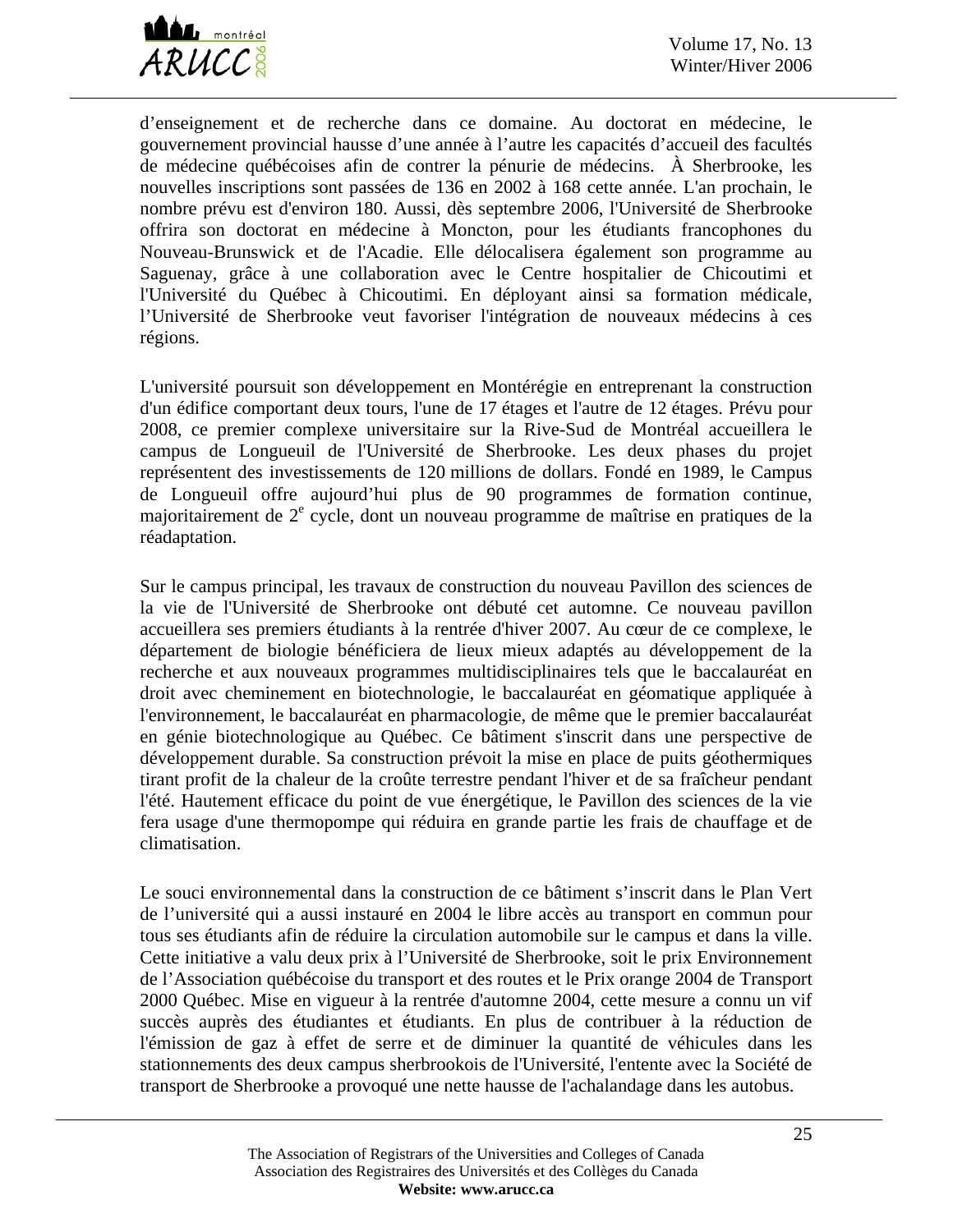

Enfin, au Bureau de la registraire, la dernière année a été marquée par l'implantation d'un plan ergonomique. Ce vaste projet visant l'amélioration du bien-être des employés comprenait le remplacement du mobilier, l'achat de chaises et de casques d'écoutes adéquats. Il a été mené en collaboration avec la Section santé, sécurité et environnement en milieu de travail, et a été financé en grande partie par le fonds des employés du Bureau de la registraire à la Fondation de l'Université. Autre nouvelle, le directeur de la Section exploitation des données du Bureau de la registraire a quitté à la fin décembre pour un congé différé d'un an. Il est remplacé pour cette période par madame Denise Lemaire, attachée de recherche institutionnelle au sein de cette équipe.

### **Université McGill**

La principale a mis sur pied un groupe d'étude qu'elle préside sur la vie étudiante et l'acquisition du savoir à l'Université de McGill. D'ici la fin 2006, ce groupe d'étude fera quatre ou cinq recommandations-clés sur des moyens efficaces d'améliorer l'expérience des étudiants à leur université.

Pour la première fois, l'Université de McGill offrira des bourses de début d'études à tous les nouveaux étudiants qui établissent la preuve de leurs besoins financiers.

#### **Mise en œuvre des logiciels**

Un nouveau portail étudiant est en cours d'installation et deviendra opérationnel au début de 2006. L'Université de McGill participe à un consortium soutenant la mise en place d'un module Aide financière à la base de données BANNER au Canada. « The Infosilem timetabling solution » a été acquis et un groupe de travail consultatif chargé d'étudier les horaires-classes a été formé pour examiner les moyens d'améliorer l'établissement des horaires-classes, dans le but d'optimiser le choix des étudiants et d'utiliser les classes de manière efficace. L'implantation d'EzRecruit (McGill In Mind) est en route et fournit de nouveaux services électroniques aux étudiants potentiels. Quant au système EDI (Electronic Data Interchange), il a été mis en attente pour le moment.

Cet automne, Monsieur Morton Mendelson, le nouveau vice-recteur associé des programmes et services universitaires, a convoqué deux tables rondes séparées : une sur l'enseignement international et l'une sur l'aide financière. L'objectif de ces tables rondes est de mettre en synergie les efforts des divers bureaux travaillant sur ces sujets afin d'en améliorer la direction et l'administration et de fournir ainsi un service d'excellence aux étudiants.

## **Université du Québec à Chicoutimi**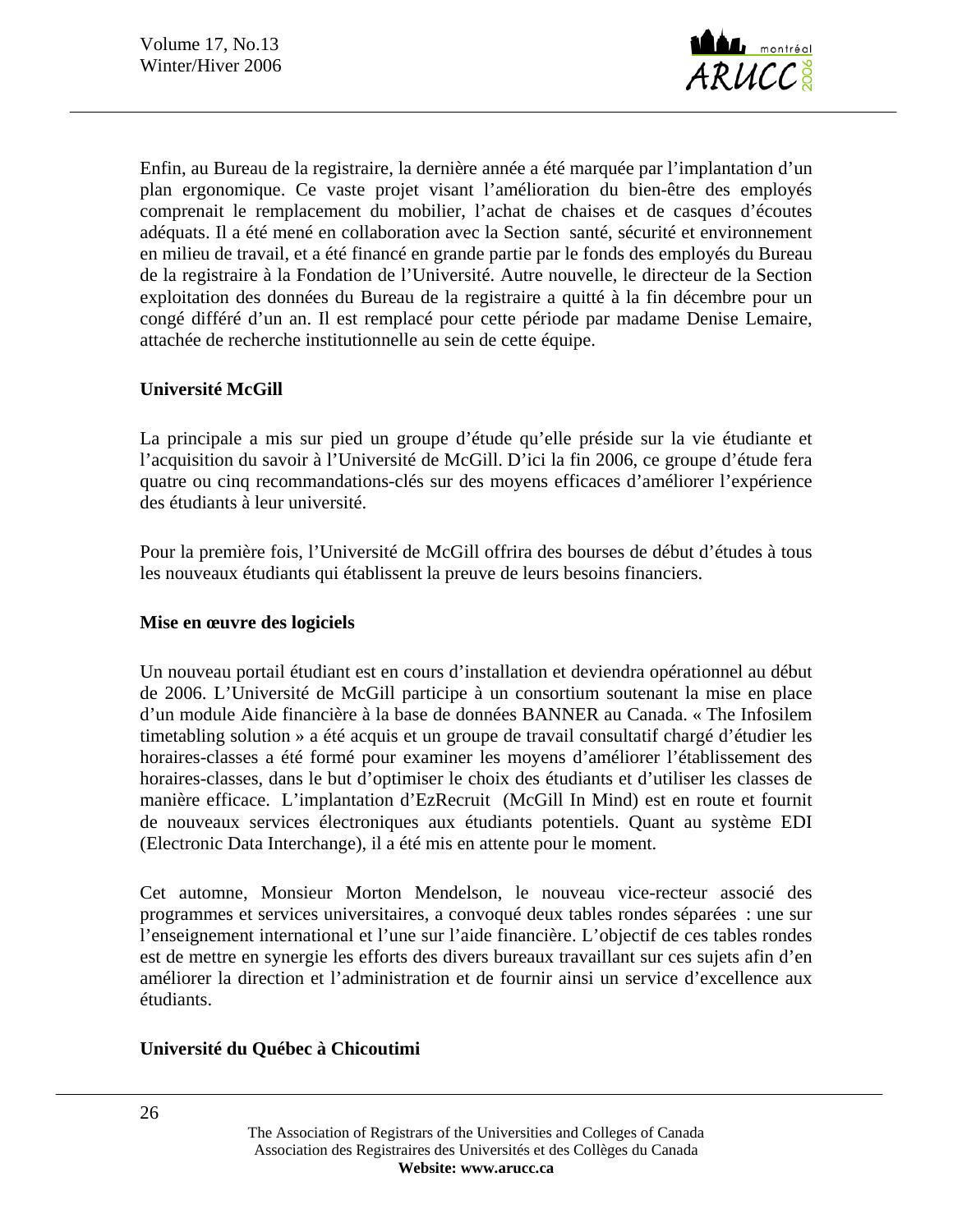

À l'Université du Québec à Chicoutimi, le Bureau du registraire s'engage activement dans la réussite du projet d'études des étudiants en participant au projet PROSPERE (PROfil de Succès PERsonnel des Études). Un profil est produit à partir des réponses à un questionnaire que l'étudiant complète en ligne. Ce profil révélera à l'étudiant ses forces et ses faiblesses relativement aux conditions de réussite et l'orientera vers les ressources appropriées pour l'aider dans sa démarche.

En plus de l'admission et de l'inscription en ligne qui devraient être disponibles en 2006, une plateforme technologique logeant tout le support académique nécessaire aux étudiants (agenda électronique personnel, dépôt de document, accès aux résultats scolaires, etc.) sera également disponible.

#### **Changement au niveau du personnel**

Madame Joanne Néron est désormais la nouvelle directrice de l'admission à l'Université de Québec à Montréal (UQAM). Madame Latika Anand occupe le nouveau poste de directrice, horaire-classe et examens, qui a été créé à l'Université de McGill. Mme Anand, anciennement de l'Université de Toronto à Mississauga, est chargée d'implémenter une nouvelle approche pour l'établissement des horaires.

# **ATLANTIC REPORT ROSEMAN ROSEMAY Jotcham**

#### **Mount Allison University**

Mount Allison University is in the midst of a search for a new President and Vice President Academic and Research.

Jocelyn Ollerhead has joined the Student Services team as Assistant Registrar.

Mount Allison recently signed an Articulation Agreement with Barbados Community College offering students who have earned an Associate Degree at the Barbados Community College in a programme also offered at Mount Allison the opportunity for admission to Mount Allison University with Junior level standing.

Mount Allison is the recipient of an Energy Efficiency Award from the federal government for its newest residence opened last fall, Campbell Hall. The University received the award through Natural Resources Canada's Office of Energy Efficiency's Commercial Building Incentive Program (CBIP) for New Buildings. The award acknowledges the fact that Mount Allison exceeded the national energy code by 30 per cent in Campbell Hall. Mount Allison is currently the only New Brunswick university to receive this distinction.

One of Mount Allison's oldest residences is getting a makeover  $-$  it's going green. Carriage House, originally built in 1893, is the University's first sustainable residence,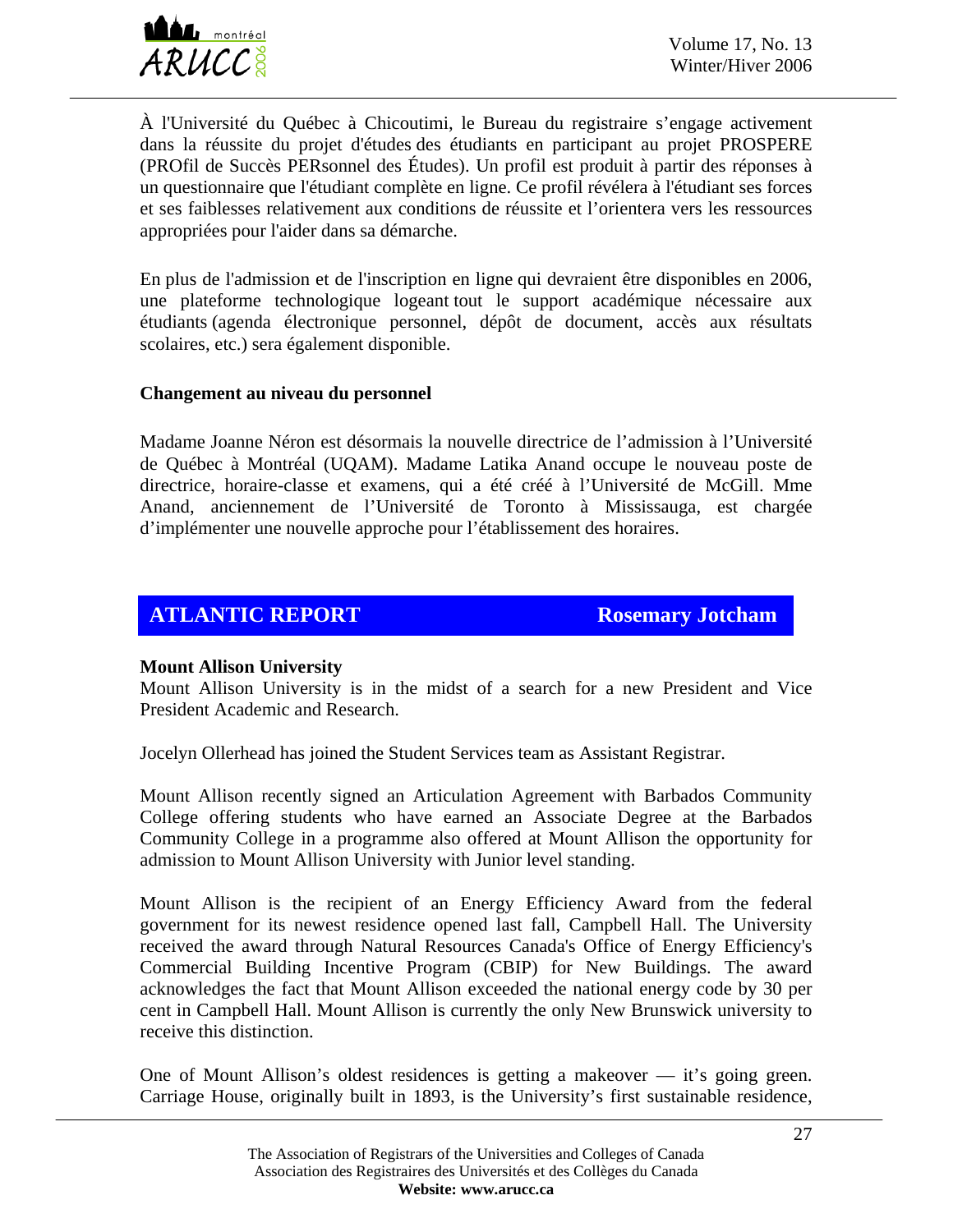

housing seven environmentally-conscious students seeking to educate the entire community about living sustainably.

Mount Allison has also added a magnificent Fitness Centre to its facilities.

#### **St. Francis Xavier University**

With 2005 being the year of the veteran, St FX is proud to recognize Judy Burke, Administrative Assistant in the Office of the Registrar, who was honoured on Remembrance Day for her service in peace keeping efforts oversees. Judy received a certificate signed by Premier John Hamm and presented by MLA Ronnie Chisholm. Deployed for eight months to the former Yugoslavia in 1992, Judy served with the multinational European Community Monitor Mission, whose mission was to observe and enforce the rules of war, to provide humanitarian relief, and to collaborate with United Nations Forces. For this service, Judy was previously awarded the ECMM medal, the only Canadian woman to receive this honour. Prior to coming to StFX, Judy served in the military for 20 years.

#### **University of New Brunswick**

UNB Fredericton broke the ground for a new residence complex this fall. This new residence will be apartment style and will provide the campus with 173 additional residence spaces.

UNB has just completed the first phase of a full review of our Colleague student information system with our service provider, Datatel. In this first phase, the Datatel consultants worked through an inventory of how we do our business via Colleague. The second phase will focus on detailed improvements for students, faculty and staff.

Five years ago UNB Fredericton and our Faculty of Nursing partnered with Humber Institute of Technology & Advanced Learning to offer our 4-year BN program on site at Humber's Etobicoke campus. UNB's President had the pleasure of awarding UNB degrees to the first graduating class during the summer. A number of UNB administrators and members of the Faculty were invited to attend the ceremony.

Overall UNB's undergraduate enrolment remained steady this fall, while our graduate enrolment showed an increase, particularly due to an over 7% increase in full-time students.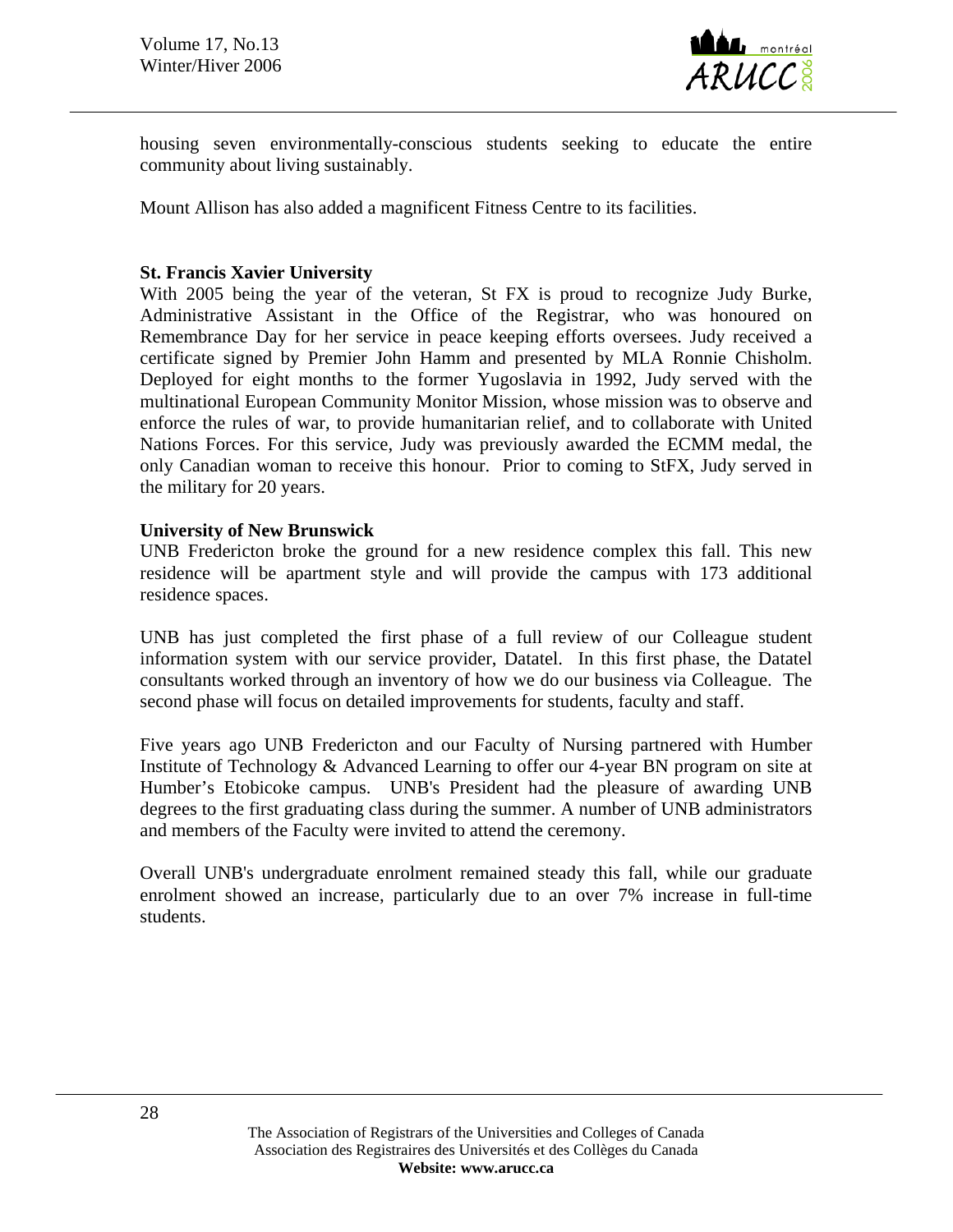

## **RAPPORT DES PROVINCES DE L'ATLANTIQUE Rosemary Jotcham**

#### **Mount Allison University**

Mount Allison University est actuellement à la recherche d'un(e) nouveau/nouvelle président(e) et d'un(e) vice-président(e), de niveau universitaire et recherche. Jocelyn Ollerhead, quant à elle, a rejoint l'équipe du Service aux étudiants comme registraire adjointe.

Mount Allison a récemment signé une entente de jonction avec le Barbados Community College pour offrir aux étudiants ayant obtenu un grade d'associé au Barbados Community College, dans un programme offert à Mount Allison, l'occasion de s'inscrire chez eux avec un classement au niveau intermédiaire (Junior level standing).

Mount Allison est le récipiendaire du prix d'efficacité énergétique du gouvernement fédéral, pour Campbell Hall, leur nouvelle résidence ouverte l'automne dernier. C'est l'Office de l'efficacité énergétique (OEE) de Ressources naturelles qui a décerné le prix à l'université qui adhère au Programme d'encouragement pour les bâtiments commerciaux (PEBC) – Bâtiments neufs. Ce prix est une marque de reconnaissance que la conception du bâtiment permettra de réduire la consommation énergétique d'au moins 25 p. 100, comparativement aux exigences prévues dans le Code modèle national de l'énergie pour les bâtiments (CMNÉB). Mount Allison est actuellement la seule université du Nouveau Brunswick à avoir reçu cette distinction.

Une des plus anciennes résidences de Mount Allison subit une métamorphose en… devenant écologique. Carriage House, dont la construction remonte à 1893, est la première résidence universitaire à conscience écologique puisqu'elle héberge sept étudiants sensibilisés à l'environnement, cherchant eux-mêmes à sensibiliser toute la communauté sur les moyens de vivre tout en préservant l'environnement.

Mount Allison a également ajouté un magnifique centre de conditionnement physique à ses installations.

#### **St. Francis Xavier University**

À l'occasion de l'année des Vétérans, St FX a été fier d'honorer, le jour du Souvenir, Judy Burke, assistante administrative au bureau du registraire, pour son service en tant qu'observatrice des efforts de maintien de la paix. Judy a reçu un certificat paraphé par le Premier Ministre, l'honorable John Hamm, des mains de Ronnie Chisholm, membre de l'Assemblée législative. Affectée en ex-Yougoslavie durant 8 mois, en 1992, Judy a servi dans la Mission d'observation de la communauté européenne, une mission multinationale qui avait un rôle d'observation, de consolidation de la paix, de secours humanitaire et de collaboration avec les Forces des Nations Unies. Judy avait reçu, auparavant, la médaille de la MSCE, pour services rendus, la rendant la seule canadienne à avoir obtenu cet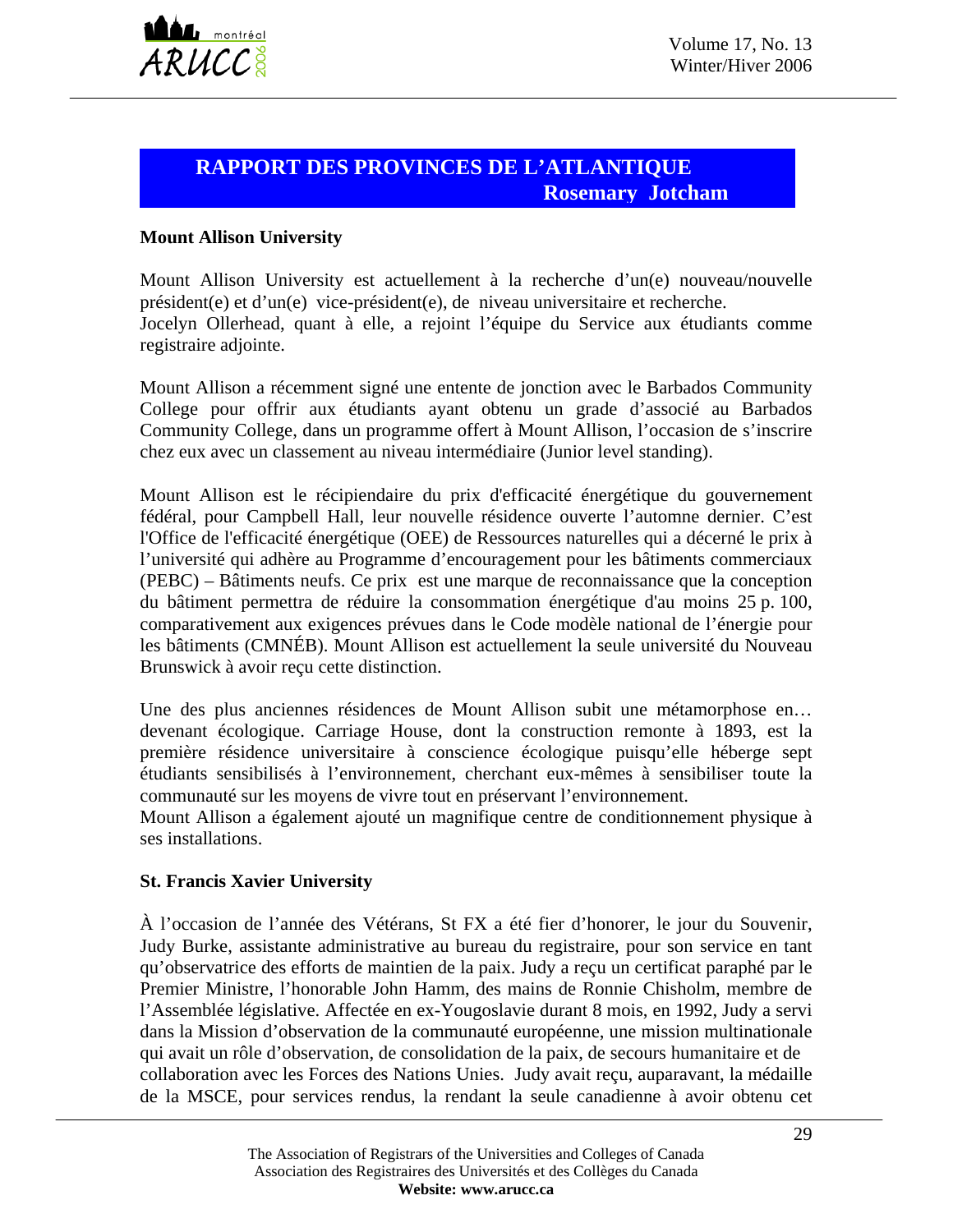

honneur. Avant de rejoindre la St FX University, Judy avait servi pendant 20 ans dans les Forces canadiennes.

#### **University of New Brunswick**

Cet automne, l'UNB à Frédéricton a débuté les travaux de construction d'un nouvel ensemble de résidences. Cet ensemble fournira 173 unités résidentielles supplémentaires, de style appartement, sur le campus.

L'UNB vient de terminer la première phase d'une révision complète de Colleague, le système informatique de renseignements sur les étudiants, en collaboration avec son fournisseur de services, Datatel. Durant cette première phase, les consultants de Datatel ont travaillé sur un inventaire des processus administratifs via Colleague. La deuxième phase se concentrera en détail sur les améliorations pour les étudiants, le corps professoral et le personnel.

Il y a cinq ans, l'UNB à Fredericton et sa faculté des sciences infirmières ont établi un partenariat avec le Humber Institute of Technology & Advanced Learning afin d'offrir le programme de 4 ans, menant au baccalauréat en sciences infirmières, sur le campus du Collège Humber à Etobicoke. Le président de l'UNB a eu le plaisir de remettre des diplômes de l'UNB aux premiers diplômés du campus d'Etobicoke cet été. De nombreux administrateurs et membres de la faculté des sciences infirmières de l'UNB étaient présents à la cérémonie de remise des diplômes.

Dans l'ensemble, les inscriptions pour le premier cycle sont restées stables cet automne, alors que les inscriptions pour les études supérieures augmentaient, dues en particulier à une hausse de plus de 7 % des étudiants à temps plein.

# **ARUCC MEMBERS ON THE MOVE**

#### **Atlantic Region**

Elizabeth Chard, Canada's longest serving university registrar, retired from her position at Saint Mary's University in June. Paul Dixon is now Associate Vice-President and Registrar; David Peters is Director of Registrarial Services at SMU.

Alan Buchanan became registrar at UPEI in July.

David Green, registrar at Acadia University from 1968 until 1995, passed away in October after a long illness.

Jocelyn Ollerhead has joined the Student Services team as Assistant Registrar at Mount Allison University.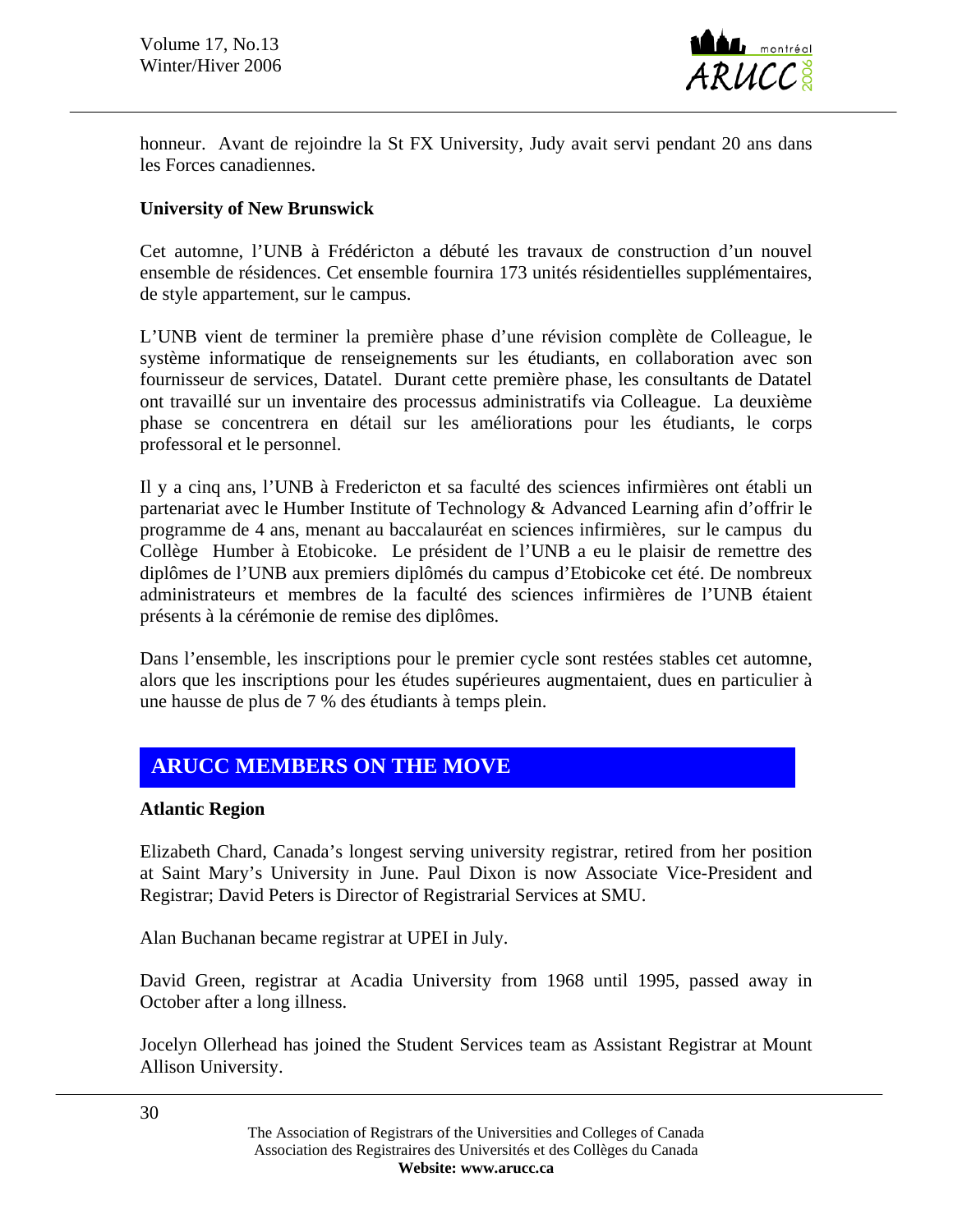

**ARUCC**<sup>8</sup> Volume 17, No. 15

#### **Ontario**

Seven individuals were recognized at the CRALO conference as having made a significant or longstanding contribution to CRALO and the Ontario College System: Retiree's recognition plaques were presented to Dave Van Leeuwen, Lambton College, Sandy Richards, Fanshawe College, Ken Grozelle, Canadore College and Fred Harris, Conestoga College.

Recognition awards were given to Clay MacDougall from Humber College and Debra Rowan-Legg from Algonquin College.

CRALO's most prestigious award, the Golden Quill was awarded to Sandy Richards, Associate Registrar at Fanshawe College.

# **MEMBRES EN MOUVEMENT** Sylvia Poirier

#### **Provinces de l'Atlantique**

Elizabeth Chard, de Saint Mary's University, dont la carrière comme registraire universitaire est la plus longue, prendra sa retraite, en juin. Paul Dixon est désormais Vice-Président associé et registraire. David Peters, lui, est devenu le directeur du bureau du registrariat à SMU.

Alan Buchanan deviendra registraire de l'UPEI en juillet prochain.

David Green, registraire à Acadia University de 1968 à 1995, est décédé en octobre dernier des suites d'une longue maladie.

Jocelyn Ollerhead a rejoint l'équipe des services aux étudiants comme registraire adjointe, à Mount Allison University.

#### **Ontario**

Sept employés ont reçu une marque de reconnaissance au congrès du CRALO pour leur contribution significative, au long terme, au CRALO et au réseau des collèges de l'Ontario :

Les plaques de reconnaissance pour les employés retraités furent remises à

Dave Van Leeuwen du Lambton College, Sandy Richards du Fanshawe College, Ken Grozelle du Canadore College et Fred Harris du Conestoga College.

Les prix de reconnaissance furent remis à Clay MacDougall du Humber College et à Debra Rowan-Legg du Algonquin College.

Le prix le plus prestigieux du CRALO, le Golden Quill fut remis à Sandy Richards, registraire associé au Fanshawe College.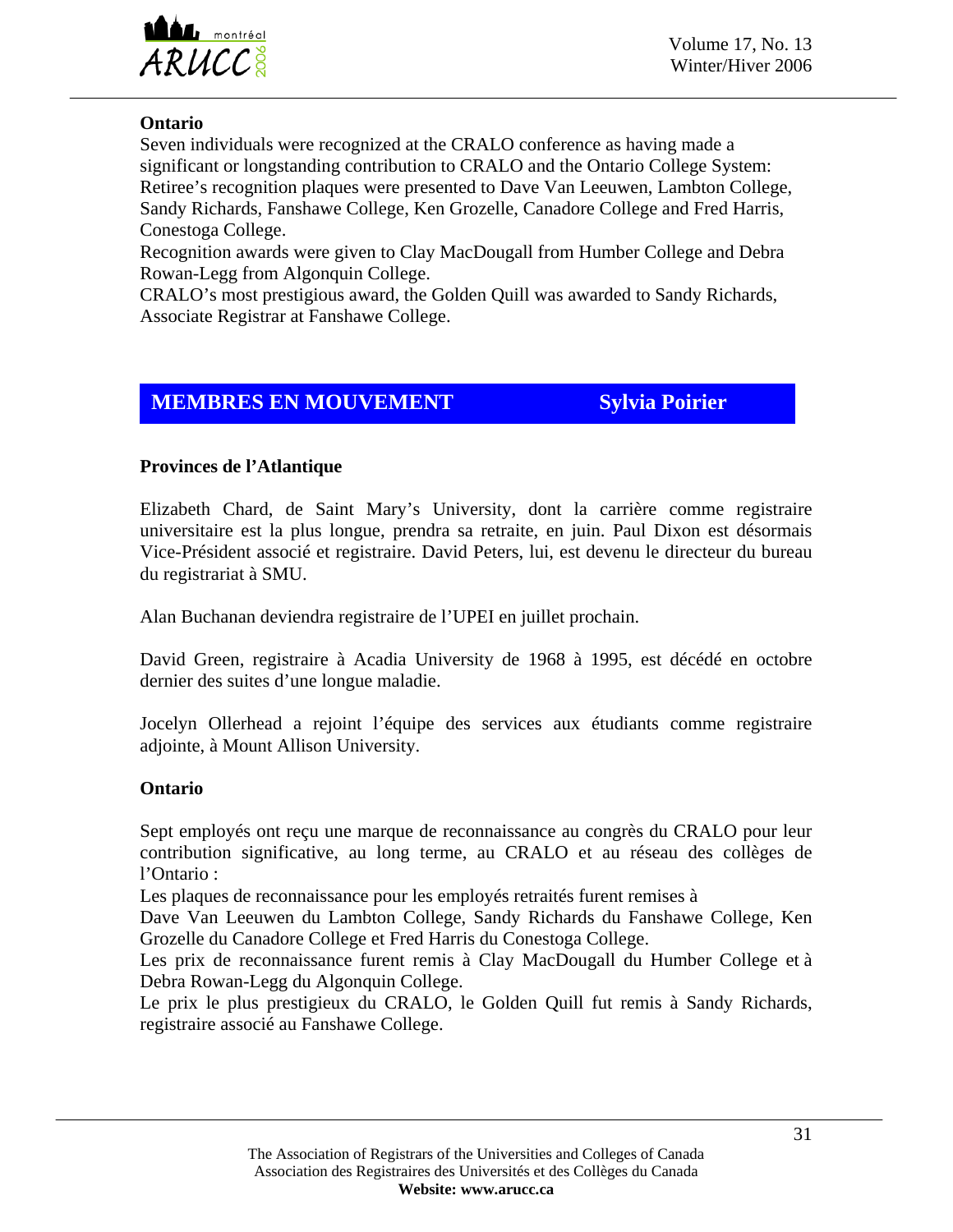

# **ADVISORY COMMITTEE ON INTERNATIONAL STUDENTS AND IMMIGRATION (ACISI)**

There were a total of 85,000 Study Permit applications in 2005, a 4 1/2% increase, comparable to Australia and New Zealand. There is a 64% approval rate in Beijing and 80% are finalized within 60 days.

Early in 2006, some changes will occur in the Selection Branch of Citizenship and Immigration Canada. Business Immigration division (SSM) will become a part of the Economic Policy and Program division (SSE). This change will integrate the business programs into the broader economic policy agenda and harmonize business program design with other economic programs.

The following material originating from CIC was also sent through ARUCC-L.

As you know, as Parliament was dissolved before December 8th, Supplementary Estimates (the supplementary budget) were not approved as planned. Consequently, CIC did not receive the \$7.5M required for the first year of implementation of the off-campus work permit program and thus cannot implement the program.

This budgetary situation is unusual and it is hard to predict what will happen after the election. However, once a government is formed, CIC will follow whatever steps are necessary to get the funding approved. Again, CIC cannot predict at what time the funding issue will be resolved, but late spring is probably a safe estimate.

Meanwhile, work off-campus is only available in Manitoba, Quebec (outside of Montreal and Quebec) and New Brunswick, where the pilot project is in place. In these provinces, off-campus is available only under the terms of the pilot project.

Expanding the program does not mean students can work off-campus without a work permit. A work permit is always required to work off-campus under the off-campus program (and pilots).

Provinces/territory and its institutions can also have a look at the program documentation, that has been updated to reflect the eventual changes from the off-campus pilots to the national program and that is, for the most part, already available on CIC Web site and (http://www.cic.gc.ca/english/study/work-opps.html#offcampus). The Web site clearly indicates that implementation is pending approval of funding by Parliament.

The Off-Campus Work Permit Program for International Students — Guide for Designated Institutional Representatives, which is often referred to as the DIR Guide, is also available on the Web site at: http://www.cic.gc.ca/english/study/guide-dir.html. It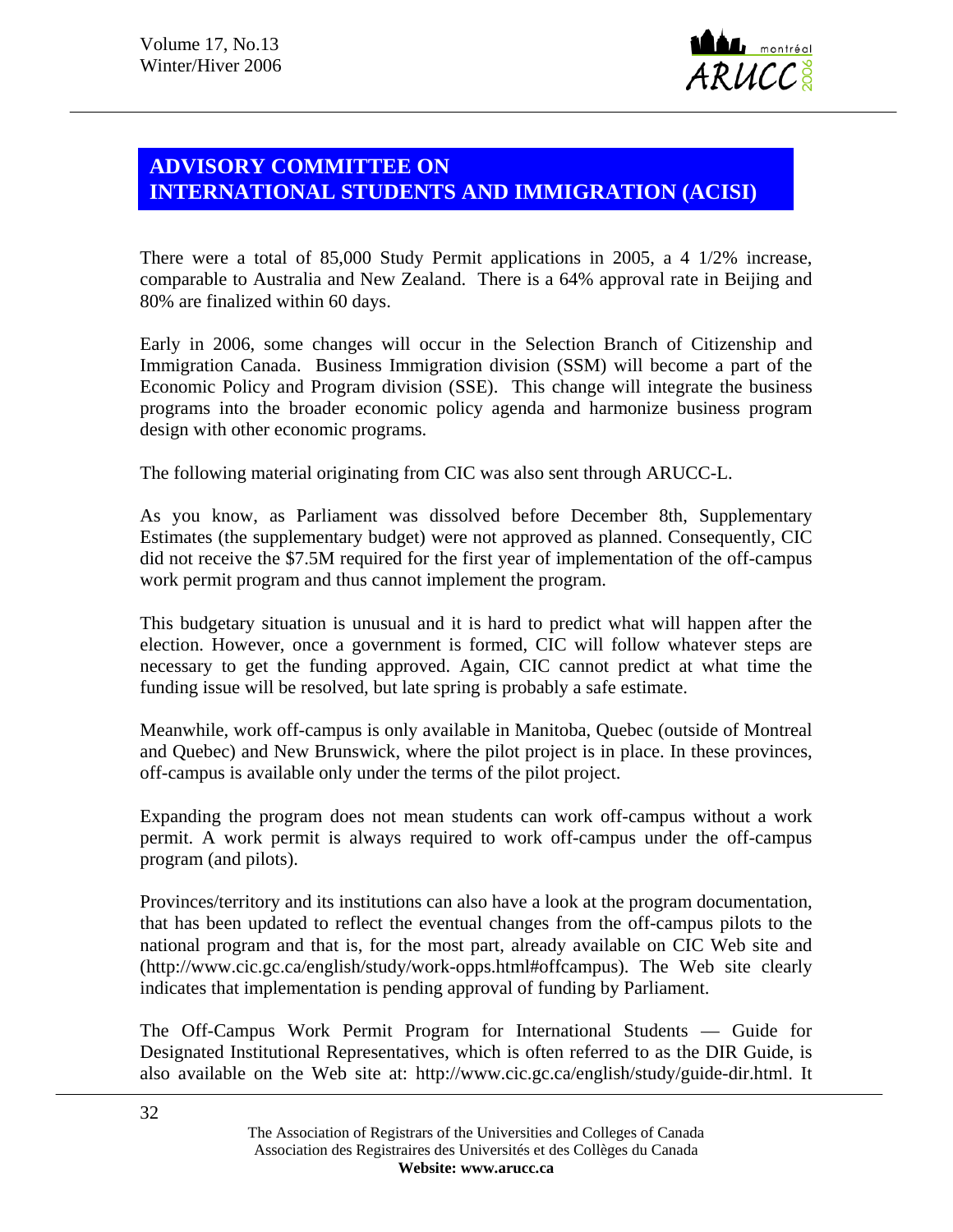

describes the off-campus work permit program and explains the responsibilities of the designated institutional representative (DIR) with respect to the program.

# **COMITÉ CONSULTATIF SUR LES ÉTUDIANTS ET L'IMMIGRATION (CCEII)**

85 000 demandes de permis d'études ont été reçues en 2005, une augmentation de 4,5 %. Cette augmentation est comparable à ce qui a été observée en Australie et en Nouvelle-Zélande. Le taux d'acceptation a été de 64 % à Pékin et 80 % des réponses aux demandes ont été rendues en moins de 60 jours.

La division de l'immigration des gens d'affaires (SSM) va faire partie de la division des politiques et programmes économiques (SSE). Ce changement va intégrer les programmes de l'immigration des gens d'affaires à un programme de politiques économiques plus vaste et harmonisera la conception des programmes de l'immigration des gens d'affaires avec les autres programmes économiques.

Le texte qui suit provient à l'origine du CIC et a aussi été transmis via l'ARUCC-L Comme le Parlement a été dissous avant le 8 décembre, le budget supplémentaire des dépenses n'a pas été approuvé comme prévu. Par conséquent, le CIC n'a pas reçu le financement nécessaire pour la première année d'exécution du programme et ne peut aller de l'avant avec sa mise en oeuvre.

Il s'agit d'une situation inhabituelle et il est difficile de prévoir ce qui se passera après les élections. Toutefois, une fois que le gouvernement sera formé, le CIC réévaluera les options de financement dans le nouveau contexte politique et selon la situation financière du ministère. Il est difficile à l'heure actuelle de savoir quand la situation concernant le financement sera réglée; néanmoins, nous croyons que cela pourrait être fait au cours du printemps.

Entre-temps, le travail hors campus n'est disponible qu'au Manitoba, au Québec (à l'extérieur de Montréal et de Québec) et au Nouveau Brunswick où le projet pilote est en place. Au Québec et au Manitoba, seules les conditions des projets pilotes sont en vigueur pour le moment.

L'élargissement du programme ne signifie pas que les étudiants peuvent travailler hors campus sans permis de travail. Un permis de travail est toujours requis pour travailler selon les termes du programme hors campus (et des projets pilotes).

Les provinces et leurs établissements peuvent également se familiariser avec la documentation relative au programme, laquelle a été mise à jour afin de refléter les éventuels changements apportés aux projets pilotes pour le programme national et qui se trouve déjà en grande partie sur le site Web de CIC et (http://www.cic.gc.ca/english/study/work-opps.html#offcampus). Sur le site Web, il est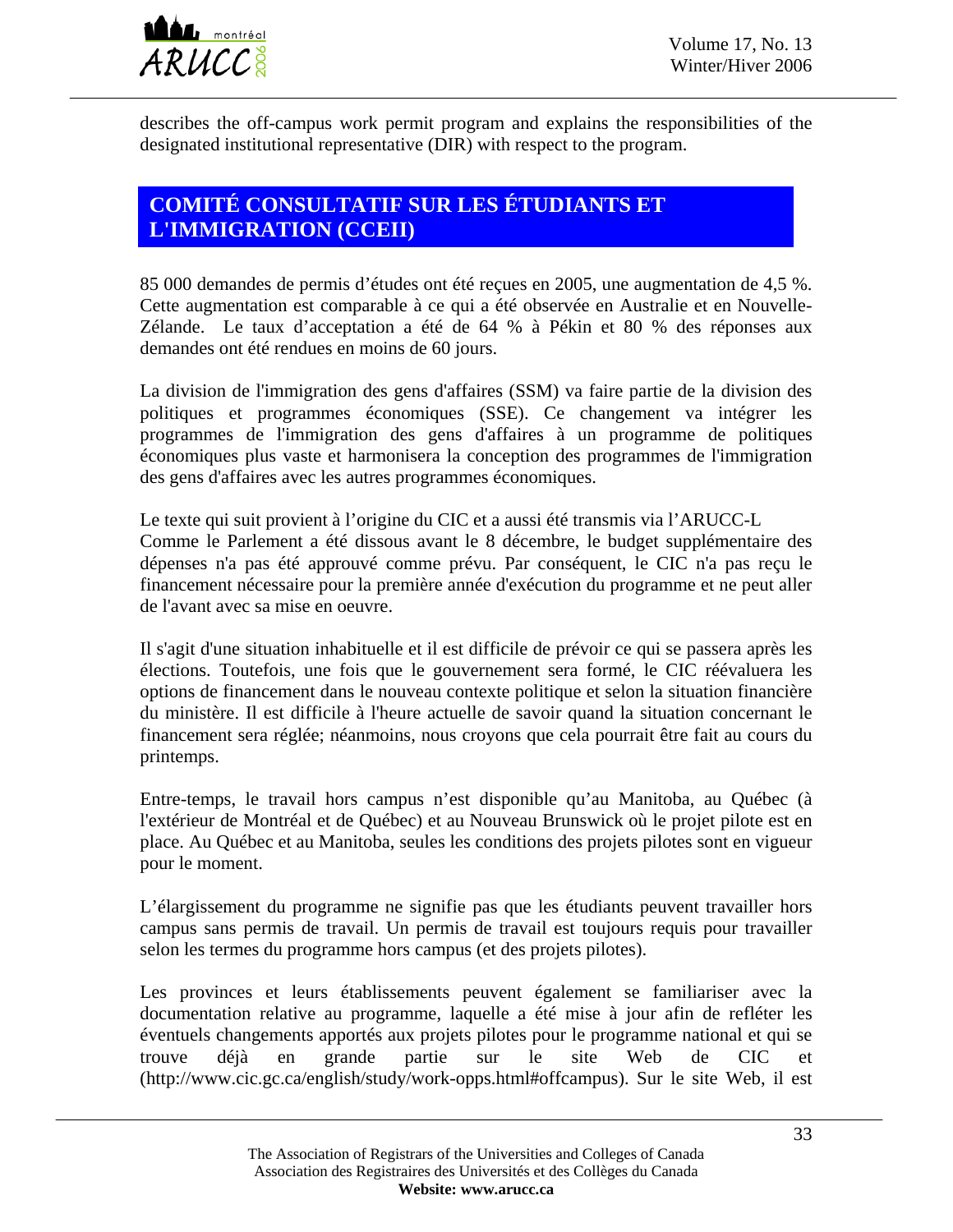

indiqué clairement que la mise en œuvre est subordonnée à l'approbation du financement par le Parlement.

Programme de permis de travail hors campus pour les étudiants étrangers : le guide à l'intention des représentants désignés des établissements d'enseignement est disponible sur le site Web à l'adresse suivante : http://www.cic.gc.ca/english/study/guide-dir.html. Il décrit le programme de permis de travail hors campus et explique les responsabilités du représentant désigné par l'établissement d'enseignement (RDEE) dans le cadre du programme.

# **e-CALENDAR REPORT Marjorie Morris**

The eCalendar committee has made considerable headway since my last report. The committee continues to meet via teleconference calls.

On October 18 an email was sent to the ARUCC listserv announcing the new ARUCC Calendar Project Website: <www.registrar.ualberta.ca/arucc>. We encourage you to visit this site to find out about the issues currently being investigated by the committee, learn what technologies other institutions are using to produce their academic calendars, and take advantage of this opportunity to network with colleagues from across the country. You can also sign on to our Discussion Board that was established to stimulate discussion on a wide variety of calendar issues. The website is a 'work in progress' that will grow through your participation. We would love to hear your comments on the site and welcome your suggestions. To contact us just email Marjorie Morris [marjorie.morris@ualberta.ca](mailto:marjorie.morris@ualberta.ca) or Alex Goody [agoody@registrar.uoguelph.ca](mailto:agoody@registrar.uoguelph.ca).

Stefanie Ivan (Grant MacEwan College) has been very busy with 2 surveys (Institutional and Public) designed to further explore issues regarding e-calendars in Canada's postsecondary institutions. The surveys, that are presented in both French and English, have been circulated across Canada via the ARUCC listserv. As well, a database of 20000 names has been acquired to gain additional feedback from the Public survey. Responses to the surveys are coming in so an analysis of the information collected will be the next step. I would like to acknowledge that Grant MacEwan College has graciously picked up the costs associated with the development of these surveys.

Kathleen Massey (University of Calgary), Marjorie Morris (University of Alberta) and Stefanie Ivan (Grant MacEwan College) made a presentation at the Alberta Registrars' Conference regarding the eCalendar project. The workshop was well attended and a lot of interest was shown. As a result, Marjorie will be following up with several people who raised questions as we would like to have these added to the Discussion Board.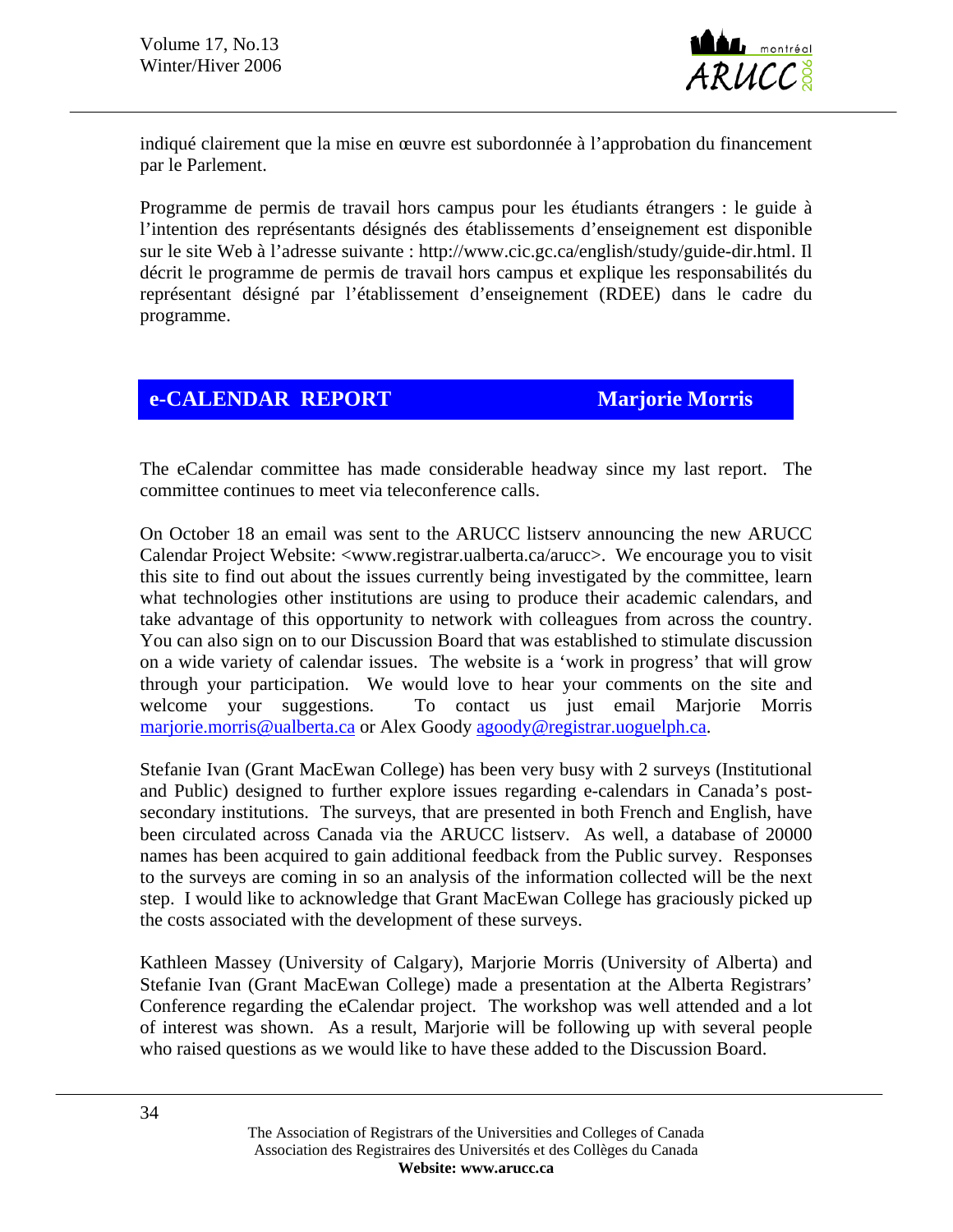

A presentation is being planned for ARUCC 2006 to summarize the activities of the eCalendar committee and hopefully provide some direction for best practices.

# **L'ANNUAIRE ÉLECTRONIQUE Marjorie Morris**

Le comité de l'annuaire électronique a considérablement avancé depuis le dernier rapport. Le comité continue de se rencontrer par téléconférence.

Le 18 octobre, un courriel a été envoyé à la liste du serveur de l'ARUCC pour donner l'adresse du site du projet de l'annuaire de l'association : <www.registrar.ualberta.ca/arucc>. Nous vous invitons à visiter ce site afin d'y découvrir les questions que le comité examine actuellement, d'y apprendre quelles technologies les autres établissements utilisent pour la production de leur annuaire académique, et de profiter de cette occasion pour créer des liens de réseautage avec des collègues partout au pays. Vous pouvez également participer à notre babillard électronique (forum de discussion) qui a été créé pour stimuler les échanges sur un grand nombre de questions touchant l'annuaire. Ainsi, le site continuera à se développer grâce à votre participation. Nous aimerions entendre vos commentaires sur le site et nous accueillerons avec intérêt toutes vos suggestions. Pour nous rejoindre, veuillez simplement contacter Marjorie Morris en envoyant un courriel à [marjorie.morris@ualberta.ca](mailto:marjorie.morris@ualberta.ca) ou Alex Goody à [agoody@registrar.uoguelph.ca](mailto:agoody@registrar.uoguelph.ca).

Stefanie Ivan (Grant MacEwan College) a été fort occupée avec 2 sondages (institutionnel et publique) conçus pour explorer plus en profondeur les questions relatives a l'annuaire électronique, dans les établissements postsecondaires du Canada. Les sondages qui sont offerts en français et en anglais, circulent dans tout le Canada, via la liste de serveur de l'ARUCC. De plus, une base de données de 20 000 noms a été acquise afin de connaître l'opinion du public sur le sujet. Les réponses aux sondages arrivent et notre prochaine étape en est leur analyse. J'aimerais exprimer ma reconnaissance au Grant MacEwan College qui a assumé avec bonne grâce les coûts relatifs à la réalisation de ces sondages.

Kathleen Massey (University of Calgary), Marjorie Morris (University of Alberta) et Stefanie Ivan (Grant MacEwan College) ont fait une présentation au congrès des registraires de l'Alberta sur le projet de l'annuaire électronique. L'atelier a été largement suivi et les participants ont montré un grand intérêt au sujet. En conséquence, Marjorie maintiendra le contact avec plusieurs personnes qui ont soulevé des questions que nous aimerions voir ajouter au babillard électronique.

L'ARUCC planifie de présenter une communication en 2006 qui résumera les activités du comité de l'annuaire électronique et fournira des indications pour, on l'espére, de bonnes pratiques.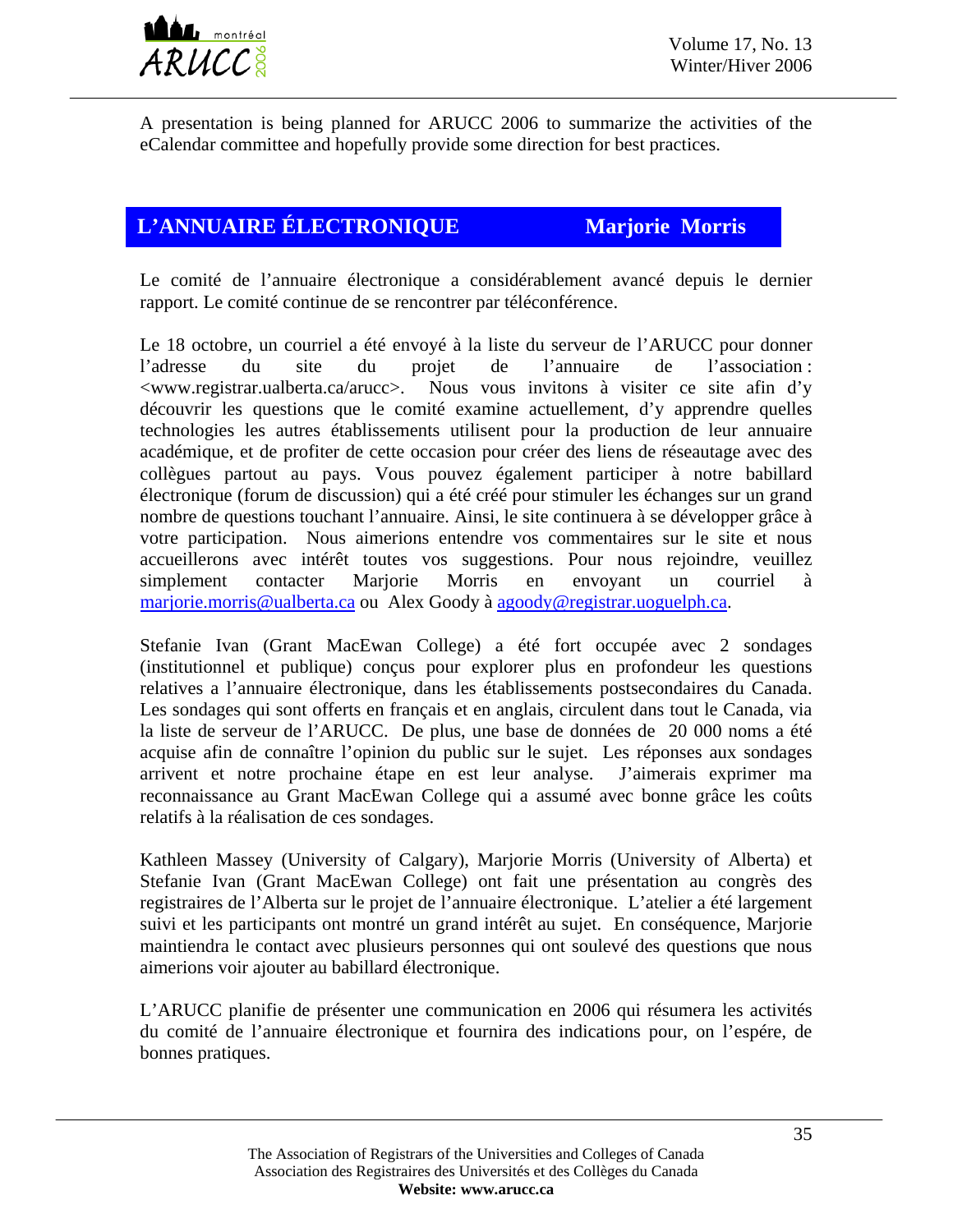

# **ARUCC Calendar Project Website Marjorie Morris**

**ARUCC Calendar Project Website—a great resource**

*Are you involved in producing your institution's academic calendar? Are you interested in legal or policy issues … looking for information on purpose/user needs… or which technology best meets your needs? Want to connect with colleagues facing the same challenges?*

Then the ARUCC Calendar Project Website—**www.registrar.ualberta.ca/arucc—**is for you! Check it out.

*The site is an initiative of the ARUCC Calendar Project Committee. To date members have:* 

- *conducted and are currently analyzing results from a survey of students/parents and institutional staff regarding the purpose of the calendar,*
- *started a project to identify precedents and legal issues pertaining to the role and interpretation of the calendar, and*
- *posted technology case studies offered by a number of institutions relating to their use of a single data source to produce their calendar.*

Take advantage of this opportunity to learn what is happening across the country and network with colleagues. A Discussion Board has been set up on the site to stimulate discussion on a wide variety of calendar issues. Remember, this site is a 'work in progress' that will grow through your participation and offerings you share with other ARUCC members.

Access to the site is limited to ARUCC members. Simply use the following Group ID and Password that gives you access to the main site and also to a second sign on for the Discussion Board:

**Group ID: calendarproject Group Password: arucc2005** 

You can participate in several ways:

- 1. Share information on new initiatives/successful changes—procedural or technical relating to your calendar so that it can be posted on the site.
- 2. Post questions on the Discussion Board so that colleagues across the country can respond.
- 3. Start discussions on challenges/issues you are looking at and gain feedback/possible solutions.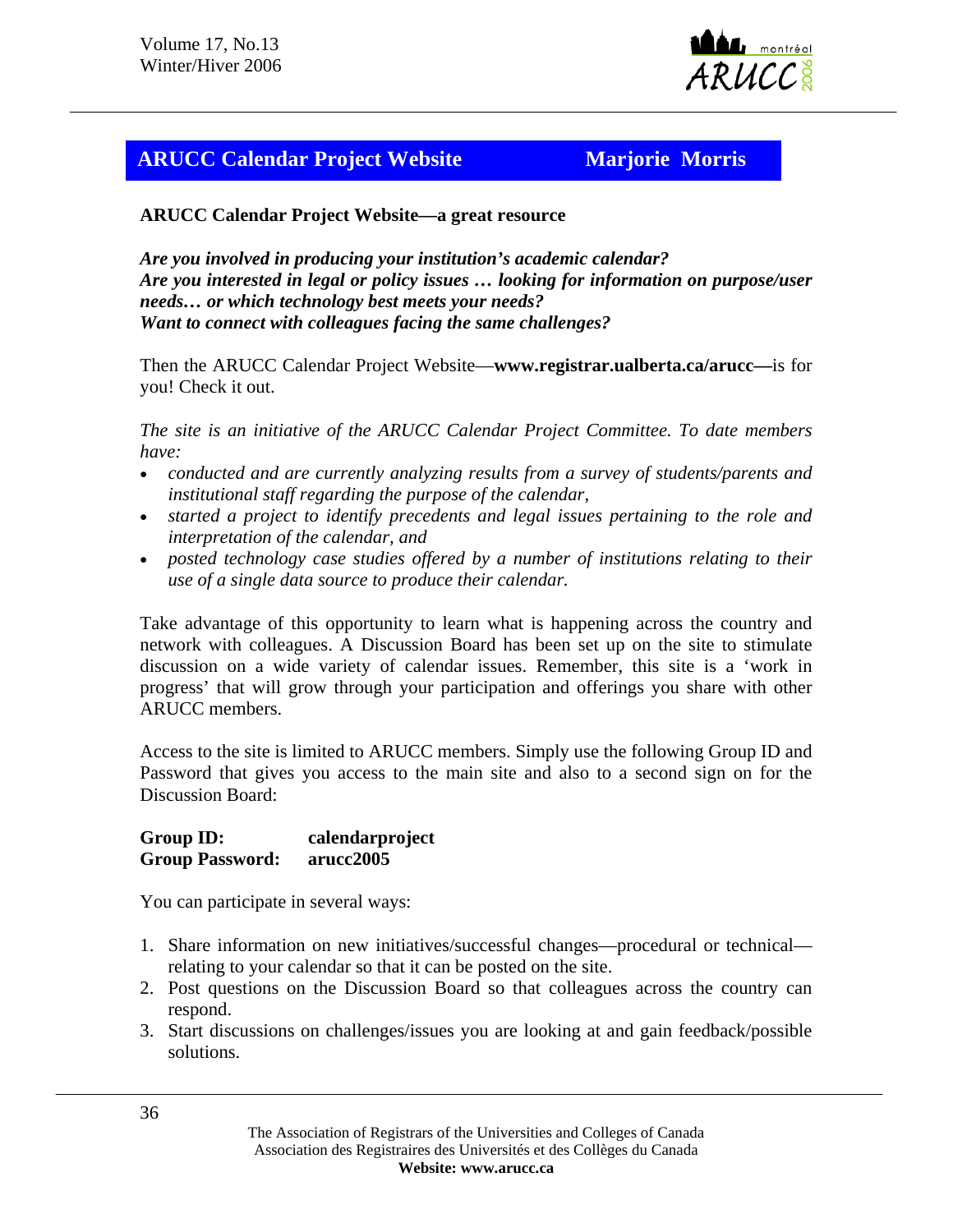

This website, hosted by the U of A, is one of the projects of the ARUCC Calendar Project Committee, which was formed following the Calendar Survey report presented at ARUCC 2004 in Ottawa. We value any comments and suggestions for ways to better meet your needs. Just e-mail Marjorie Morris ([marjorie.morris@ualberta.ca\)](mailto:marjorie.morris@ualberta.ca)) or Alex Goody ([agoody@registrar.uoguelph.ca](mailto:agoody@registrar.uoguelph.ca))

## **LE SITE DU PROJET DE L'ANNUAIRE ÉLECTRONIQUE DE L'ARUCC Marjorie Morris**

*Avez- vous participé à la production de l'annuaire de votre établissement ? Êtes-vous intéressé par les questions juridiques ou les questions relatives aux politiques scolaires… recherchez-vous des renseignements sur les objectifs/les besoins des utilisateurs… ou sur les technologies pouvant répondre le mieux à vos besoins ? Voulez-vous entrer en relation avec des collègues faisant face aux mêmes défis que vous ?*

Puisque le site du projet de l'annuaire de l'ARUCC **www.registrar.ualberta.ca/arucc—** est pour vous, n'hésitez pas à le visiter !

*Le site est une initiative du comité de l'annuaire de l'ARUCC. À ce jour, les membres ont :* 

- *conduit un sondage étudiants/parents/personnel des établissements concernant l'objectif de l'annuaire et en analysent les résultats,*
- *démarré un projet d'identification de la jurisprudence et des questions juridiques se rapportant au rôle et à l'interprétation de l'annuaire,*
- *affiché des études de cas portant sur la technologie, proposées par un certain nombre d'établissements, relatives à l'utilisation d'une source unique de données pour produire leur annuaire.*

Profitez de cette occasion pour apprendre ce qui se passe partout au pays, et nouez des liens avec des collègues. Un babillard électronique (forum de discussion) a été créé sur le site afin de susciter des discussions sur un vaste choix de questions relatives a l'annuaire. N'oubliez pas que ce site continuera à grandir grâce à votre participation et à votre interaction avec les autres membres de l'ARUCC.

L'accès au site est limité aux membres de l'ARUCC. Utilisez simplement le nom d'utilisateur (Group ID) et le mot de passe (Group Password) pour accéder au site et entrer ensuite sur le babillard électronique :

| Group ID/Nom d'utilisateur :         | calendarproject |
|--------------------------------------|-----------------|
| <b>Group Password/Mot de passe :</b> | arucc2005       |

Vous pouvez participer de différentes façons :